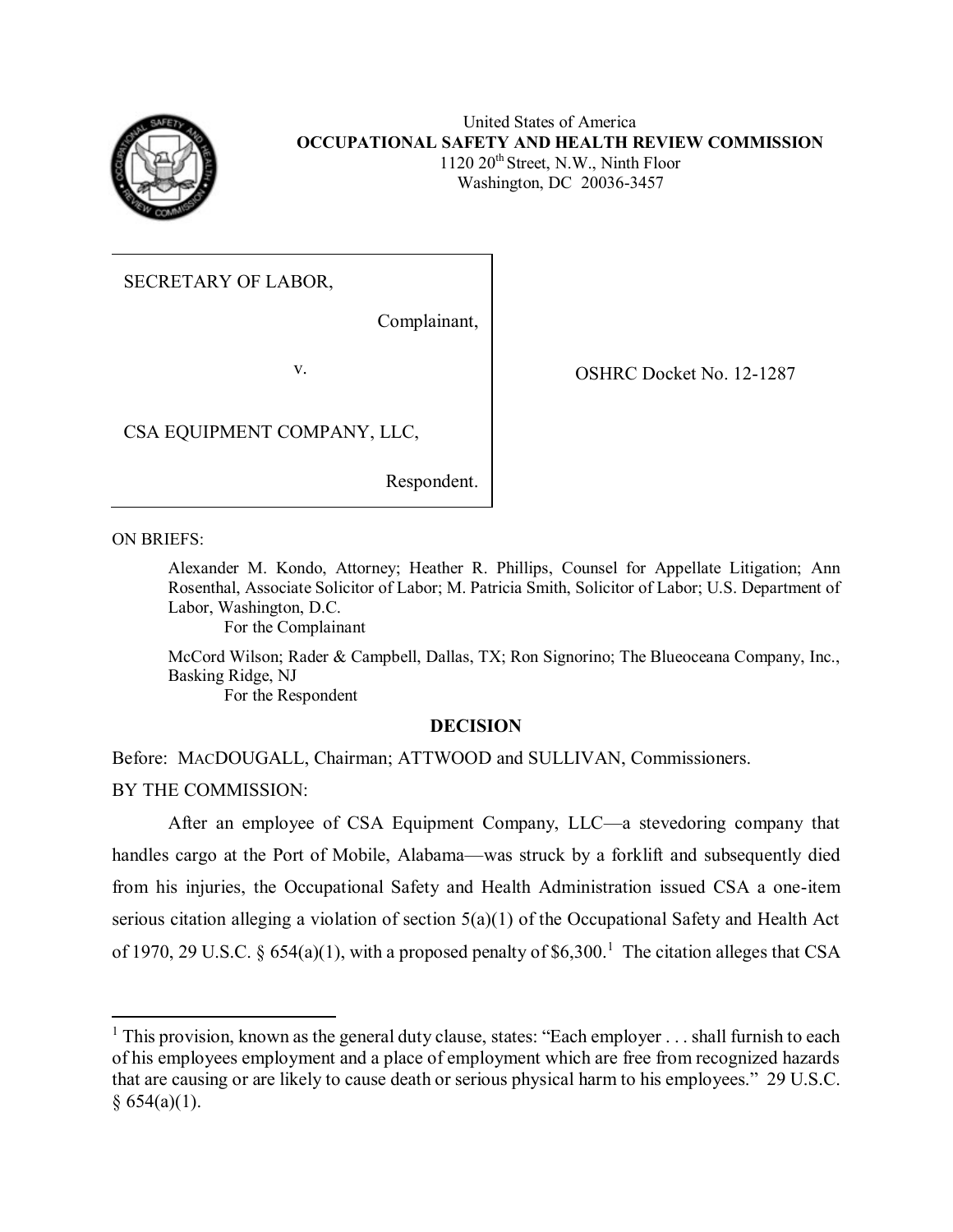"failed to provide a clear view of the designated path of travel for the [forklifts], exposing employees to crushing hazards while materials are checked into the warehouse" and lists three alternative abatement methods.<sup>2</sup> After a hearing, Administrative Law Judge Sharon D. Calhoun issued a decision affirming the citation. She concluded that the citation's third abatement method—setting up a separate "safe area" where employees could check materials free from forklift struck-by hazards—was feasible based on her finding that, after the accident, CSA had implemented that method. CSA sought review of the judge's decision, and the case was directed for review.

 In its decision, the Commission did not address the merits of the alleged violation but remanded the case to the judge to "determine, based on all of the evidence in the record, whether the [proposed abatement] method of separating [employees] and the forklifts . . . will materially reduce or eliminate the cited hazard, taking into account whether implementing that method of abatement would create safety consequences so adverse as to render its use infeasible."<sup>3</sup> On remand, the judge again found the Secretary had established a feasible means of abatement and affirmed the citation. CSA again petitioned for review of the judge's decision. For the reasons discussed below, we affirm the citation.

#### **BACKGROUND**

 The accident that led to the citation at issue involved one of CSA's longshoremen who was working as a coil-checker or "clerk." CSA's clerks are responsible for checking cargo as it is unloaded from a vessel; this cargo, which was destined for CSA's warehouse, included large steel coils. On the day of the accident, the clerk was checking a coil when he was struck by a forklift and crushed between the counterweight of the forklift and the steel coil.

 When checking steel coils, the clerks first retrieve the identification number from each coil unloaded from the vessel and check it against the bill of lading, manifest, or check sheet. The clerks then check the condition of the coil, such as gouging in the metal, dents, condensation,

 $2$  Neither the parties nor the judge rely on the citation's reference to "crushing hazards" and treat the allegation, as well as the abatement at issue, as solely addressing employee exposure to struck-by hazards posed by the forklifts.

 $3$  The Commission also instructed the judge to consider the other two methods of abatement identified in the citation in the event she concluded the Secretary did not establish the feasibility of the third method. The Secretary conceded on remand that the evidence in the record did not support the other two methods of abatement. Therefore, we do not address those methods here.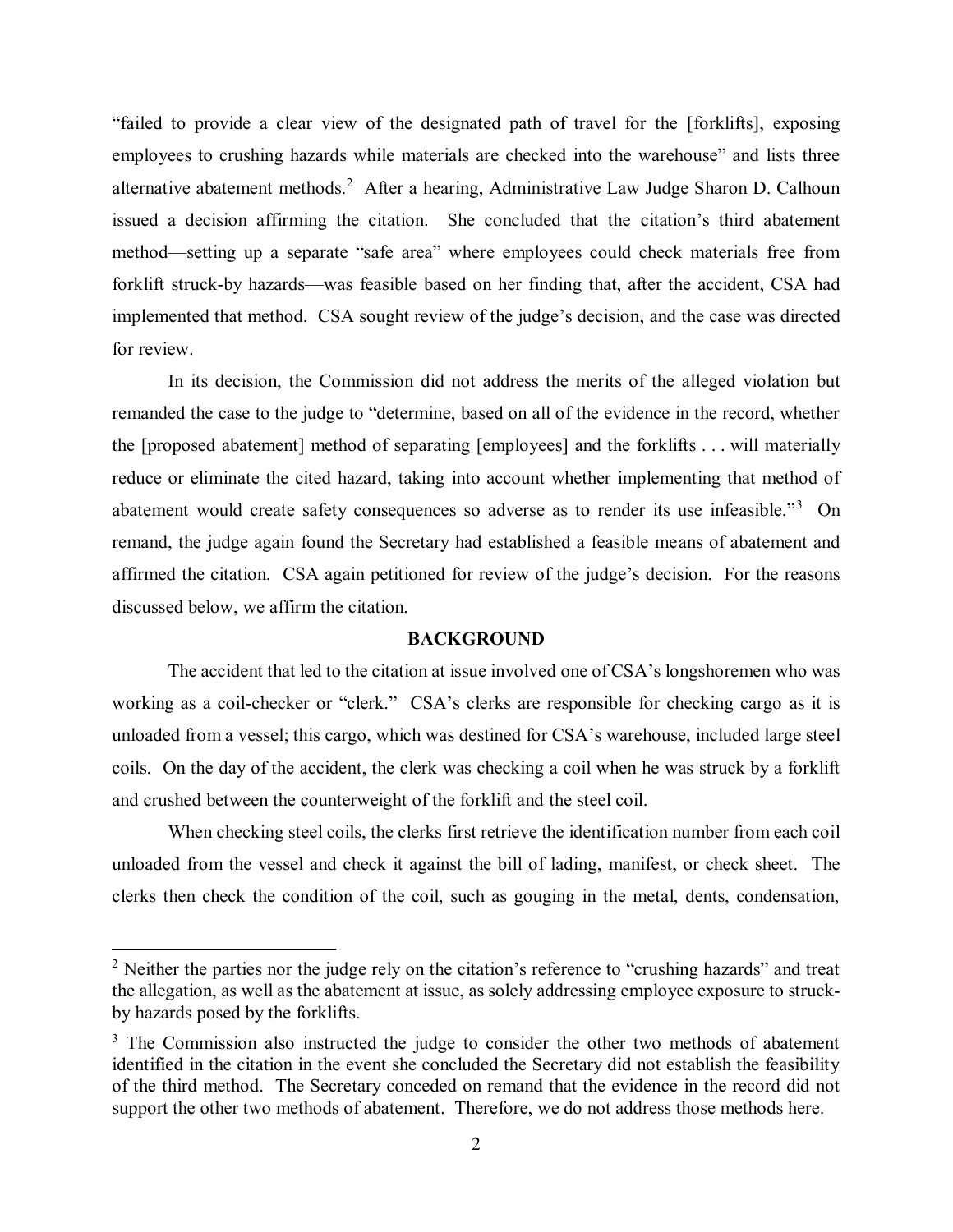missing wrappers, and missing bands. This checking process can require the clerks to bend or crouch down, particularly to read the label with the identification number. After checking the coil, the clerks write the coil's storage location on the coil so a forklift operator will know where to place it in the warehouse.

 When transferring steel coils from the unloading area to the clerk and from the clerk to the storage location in the warehouse, forklift operators drive their forklifts in reverse. This is because the coils are large and obstruct the forward view of the operator. The forklift's counterweight, however, creates a blind spot directly behind the forklift, which is equipped with a backup alarm that sounds constantly when the forklift is operated in reverse. CSA trains its clerks to be aware of the blind spot behind the forklift and to be aware of and avoid the rear of the forklift. CSA also trains its forklift operators to watch out for clerks during the coil-checking operation. There are no designated paths for the forklifts in the warehouse because the forklift route varies depending on the load, the way the warehouse is stacked, and where the clerks are in proximity to the forklifts.

# *Coil-Checking Procedure at Time of Accident*

 On December 29, 2011, the day of the accident, CSA was unloading steel coils from three hatches on a vessel and transporting them into three entrances to the warehouse. Three clerks were working inside the warehouse, one at each entrance, and six forklifts were transporting the coils. Typically, three forklifts operated inside the warehouse and three operated outside, but the number of forklifts operating inside and outside the warehouse could vary, depending on the amount of cargo piling up inside the warehouse.

 This coil-checking procedure was in use for about a year prior to the accident. Under this procedure, clerks stood near or just inside the doorway to the warehouse. An outside forklift operator placed a coil on the ground near the clerk, then immediately returned to the dock to retrieve another coil. The exact area where the coils were placed fluctuated throughout the shift as the warehouse filled up with cargo. At times, depending on how quickly the outside forklifts brought coils into the warehouse, ten or more coils might be piled up in a clerk's work area. In those situations, an inside forklift would approach the clerk's pile to pick up coils that had already been checked while the clerk was inspecting other coils in the same pile. There was no requirement that the inside forklift operator wait for the clerk to signal that the forklift could come pick up the coil. If one of the outside forklifts was helping to move backed-up cargo, a clerk could have at least two forklifts accessing his or her pile of coils at the same time.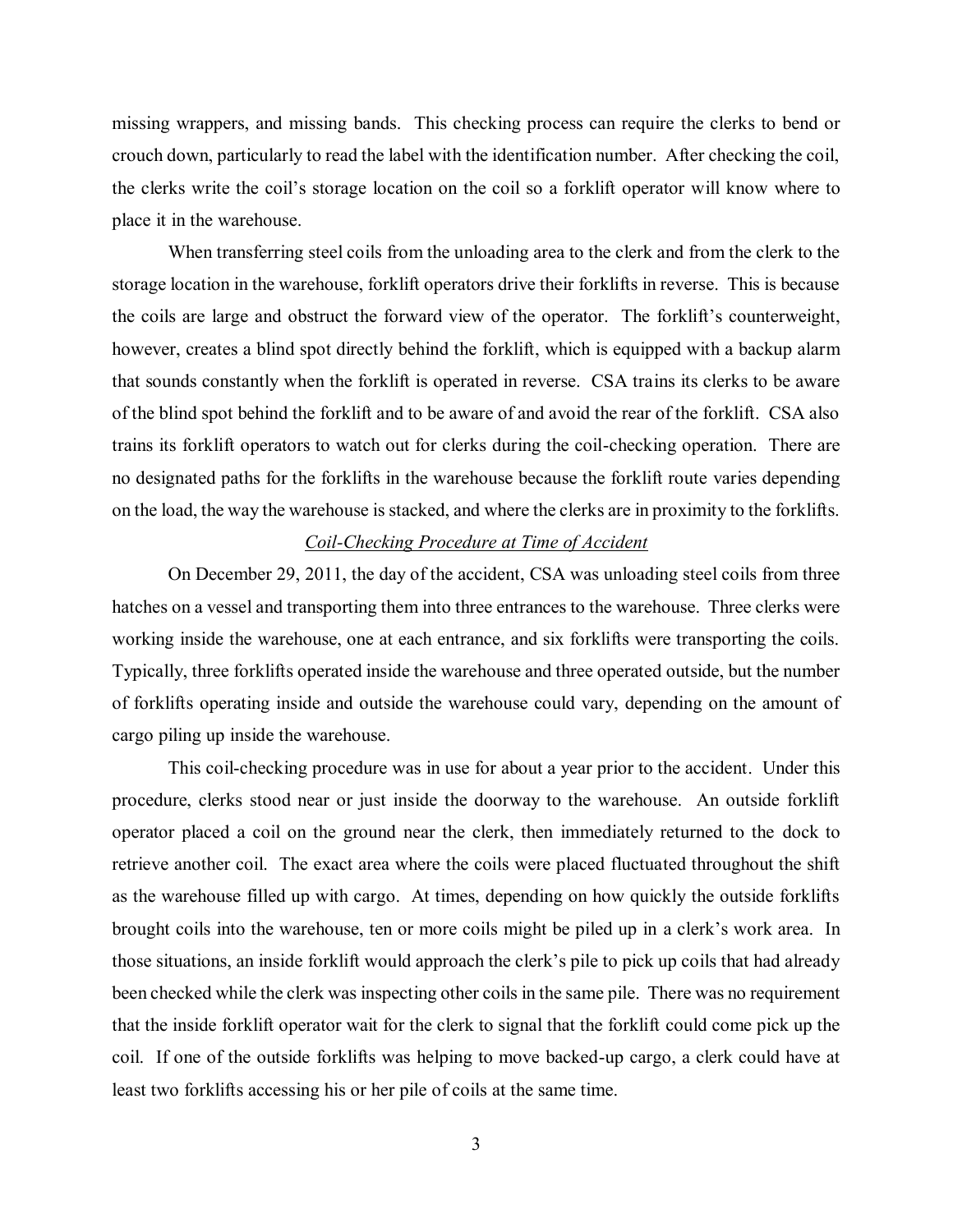On the day of the accident, coils were piling up in the clerks' work areas. In some situations, the inside forklifts would come forward to pick up the coils and then back away from the clerk to store the coils in the warehouse. In other situations, however, some of the inside forklifts had to back up into a clerk's work area in order to reposition themselves to move into the interior of the warehouse to store the coils.

## *Pre-December 2010 Coil-Checking Procedure*

 The coil-checking procedure in place at the time of the accident differed from the procedure CSA had used until sometime before December 2010.<sup>4</sup> Under this earlier procedure, clerks would stand near yellow safety posts at the doorways to the warehouse but would not be in the direct driving path of the forklifts. An outside forklift would deliver a steel coil to a clerk one at a time. The clerk would check the coil, then once he or she finished, would signal for an inside forklift to retrieve the coil and take it to the proper place in the warehouse. The inside forklift could not retrieve the coil until the clerk signaled the forklift operator and let the operator know where to place the coil. There was never a situation under this procedure where a clerk would have several coils piling up and several forklifts maneuvering around him or her to pick up checked coils.

# *Post-Accident Coil-Checking Procedure*

 After the accident, CSA changed its coil-checking procedure by moving the clerks out of the warehouse and positioning them at the dock to check the steel coils before they are brought into the warehouse. As soon as up to four coils are lowered from the vessel to the ground by a crane and the crane moves away, the clerks begin to check the coils. Once the clerks finish, they move out of the way by walking over to where other longshoremen are waiting. Forklifts do not approach the area to pick up the coils and move them to the warehouse until all of the coils on the dock are checked and the clerks have moved out of the way. There are other vehicles that operate

<sup>&</sup>lt;sup>4</sup> In approximately December 2010, the president of the International Longshoremen's Association Local 1410 learned that CSA had altered its coil-checking procedure to the one in place at the time of the accident. He informed CSA's superintendent that he believed the changed procedure was unsafe. According to the union president, CSA's superintendent admitted CSA had changed the procedure following a client request to speed up the checking process, but he declined to change it back to the pre-December procedure. The Secretary issued several subpoenas to CSA to produce the superintendent at the hearing, but CSA failed to do so. *See* discussion *infra* note [10.](#page-8-0) Accordingly, the judge granted the Secretary's request that she draw an adverse inference that the superintendent would have testified that the coil-checking procedure was changed to the one in place on the day of the accident to appease a client who wanted the process done faster.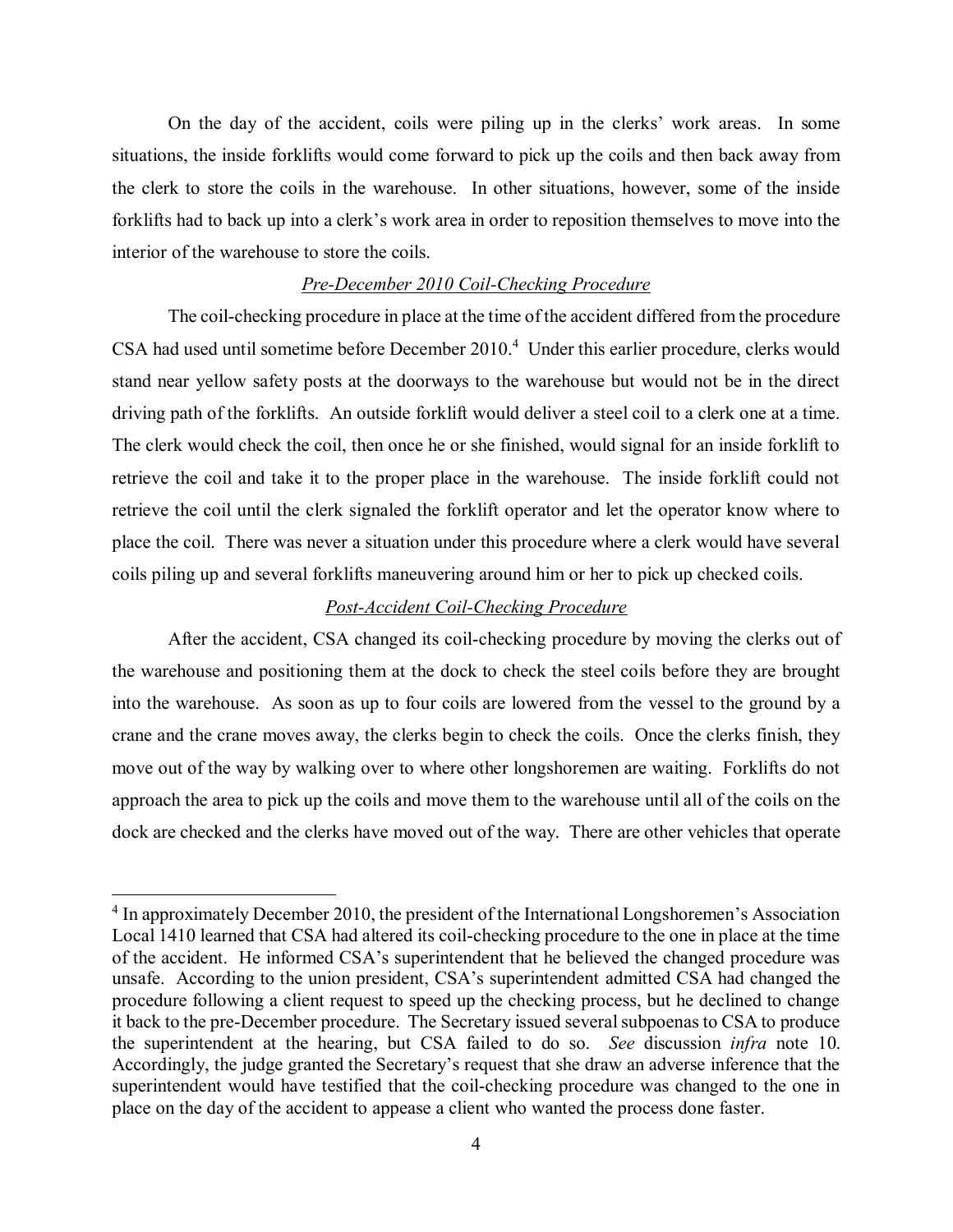on the dock, such as over-the-road trucks, flatbed trucks, and smaller forklifts. If a vehicle will be coming through the area, the clerks are notified so they can either move out of the way or check the coils before the equipment comes through.

#### **DISCUSSION**

Section 5(a)(1) of the Act requires each employer to "furnish to each of his employees employment and a place of employment which are free from recognized hazards that are causing or are likely to cause death or serious physical harm to his employees." 29 U.S.C. § 654(a)(1). To prove a violation of this provision, the Secretary must establish that: (1) a condition or activity in the workplace presented a hazard; (2) the employer or its industry recognized the hazard; (3) the hazard was causing or likely to cause death or serious physical harm; and (4) a feasible and effective means existed to eliminate or materially reduce the hazard.<sup>5</sup> Arcadian Corp., 20 BNA OSHC 2001, 2007 (No. 93-0628, 2004). The only element in dispute on review is whether the Secretary proved a feasible means existed to eliminate or materially reduce the hazard. Before turning to that question, we first address an issue remaining from the Commission's remand order to the judge and challenged by CSA on review: the judge's rejection of testimony from CSA's expert, Eustis John Faulk.

## **A. Testimony of CSA's Expert**

 $\overline{a}$ 

 The Commission remanded this case to the judge in part for her to reconsider Faulk's testimony with respect to whether the Secretary's proposed abatement method would cause adverse consequences that would render its use infeasible. *See* discussion, *infra*, at section C. In her original decision, the judge found Faulk's testimony on this point "unreliable" because she viewed his opinion that "you couldn't conduct cargo handling operations unless you had people on the ground and you had machines in the immediate area," as in conflict with her factual finding that CSA had "in fact" separated the clerks from the forklifts at the dock under its post-accident checking procedure.

 In her decision on remand, the judge again considered Faulk's testimony, along with the rest of the record, and found that his testimony was "speculative, hyperbolical, and not grounded

 $<sup>5</sup>$  The Secretary must also prove the employer knew or, with the exercise of reasonable diligence,</sup> could have known of the hazardous condition. *Burford's Tree, Inc.*, 22 BNA OSHC 1948, 1950 (No. 07-1899, 2010), *aff'd*, 413 F. App'x 222 (11th Cir. 2011) (unpublished). This element is not in dispute on review.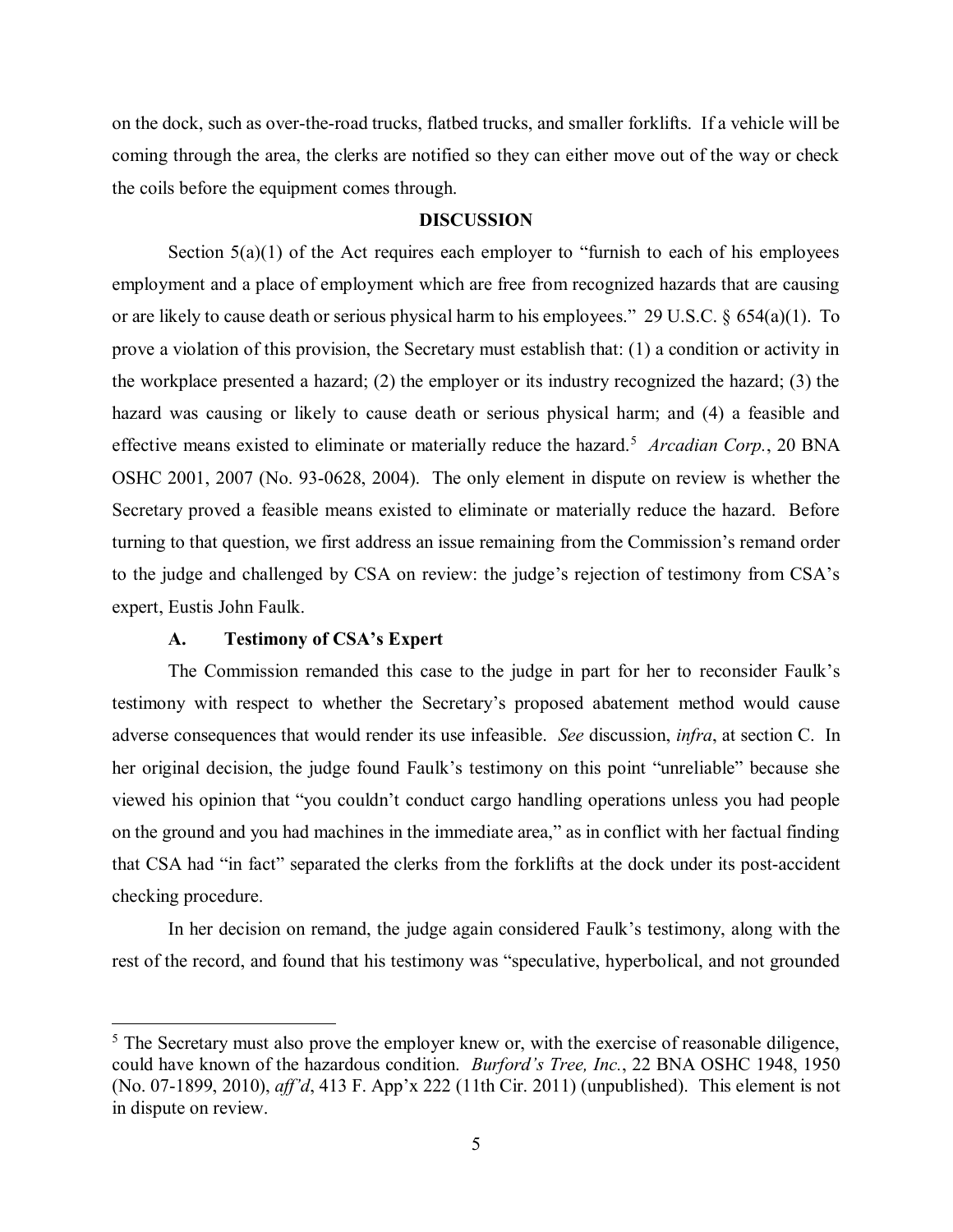in the facts established by the undisputed testimony of the eyewitness who actually observed and experienced the pre-accident and post-accident operations at issue." Specifically, the judge found that Faulk—who did not observe any of CSA's coil-checking procedures—continually mischaracterized the procedure used at the time of the accident by describing it in "idealized terms" and ignoring the testimony of two eyewitnesses—a clerk and the president of the International Longshoremen's Association Local 1410—who stated that coils frequently backed up in the clerks' work areas. The judge also found that Faulk ignored the eyewitness testimony of the clerk, the union president, and CSA's Director of Loss Control with respect to the post-accident coil- checking procedure performed on the dock by again "substitut[ing] his own version of reality," testifying that under the procedure not only do clerks stand under the crane as it is unloading cargo and fail to move out of the way when the forklifts pick up the coils, but additional vehicles pass close to the clerks while they are checking the coils. Describing Faulk as "manifest[ing] a stubborn refusal to acknowledge the actual pre-accident and post-accident operations as established by eyewitnesses," the judge credited the testimony of CSA's Director of Loss Control, the clerk, and the union president regarding the coil-checking procedures at the time of, and after, the accident over that of Faulk.

 The Commission's reviewing authority includes the authority to decide all issues it could decide as the initial decision-maker. *Falcon Steel Co.*, 16 BNA OSHC 1179, 1185 (No. 89-2883)  (consolidated) (citing *Stevens Equip. Co.*, 1 BNA OSHC 1227, 1229 (No. 1060, 1973); Administrative Procedure Act, 5 U.S.C. § 557(b)). The Commission will ordinarily defer, however, to a judge's findings regarding the credibility of a witness if those findings are based on the demeanor of the witness or other factors peculiarly observable by the judge. *Metro Steel Constr. Co.*, 18 BNA OSHC 1705, 1706 (No. 96-1459, 1999); *see also Asplundh Tree Expert Co.*, 6 BNA OSHC 1951, 1954 (No. 16162, 1978) (the judge "must fairly consider the entire record and must adequately explain his findings"; it is "not sufficient for the [j]udge to merely state his ultimate findings and conclusions . . . [as he] must set forth sufficiently detailed findings and reasons"). Although the judge here explained in detail her rationale for rejecting Faulk's testimony, her credibility findings are not demeanor-based.<sup>6</sup> Accordingly, the Commission need not defer to the judge's credibility findings.

 $6$  The closest the judge comes to assessing Faulk's demeanor is her characterization of his refusal to acknowledge the testimony of the three eyewitnesses as "stubborn," but we find that description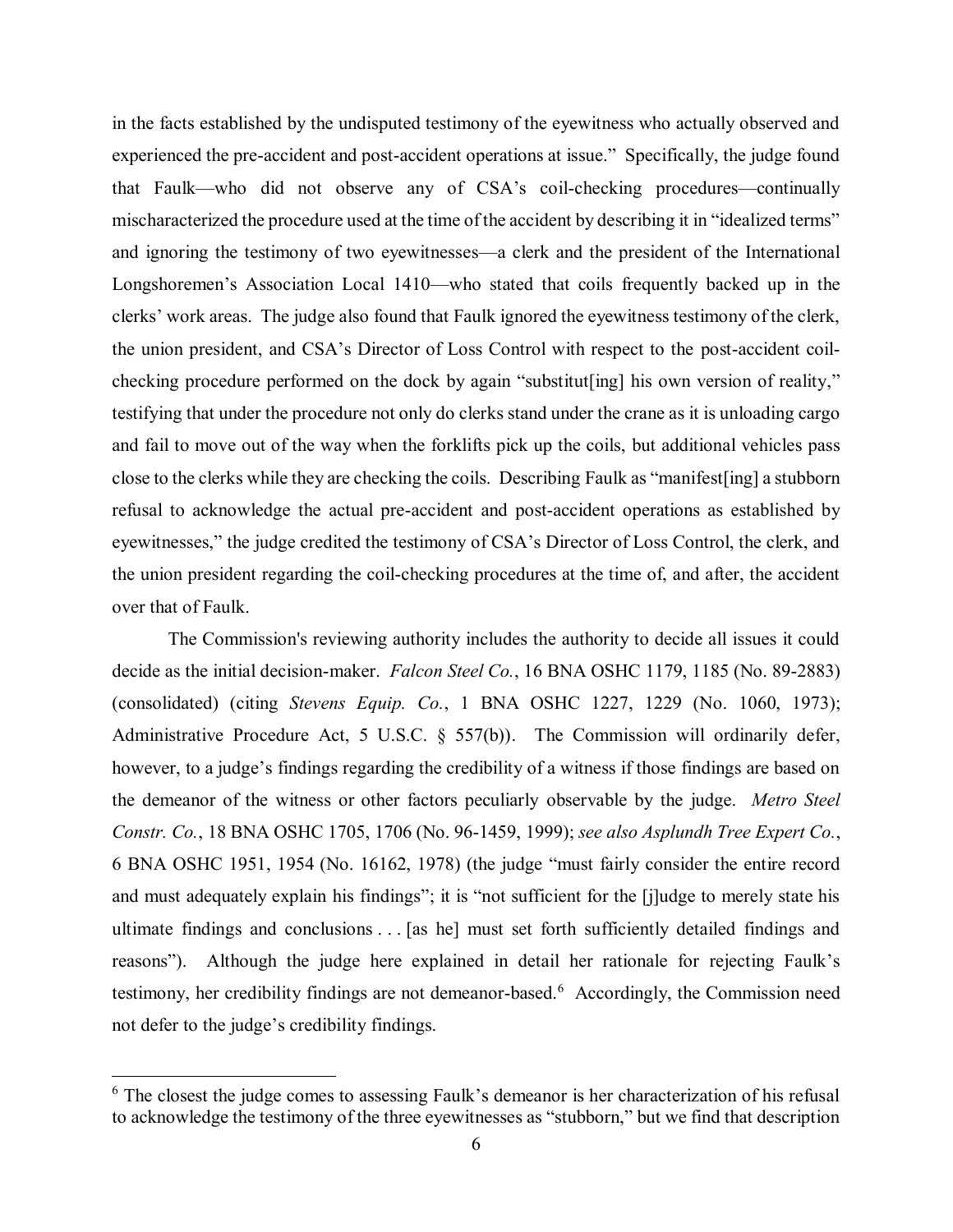These findings, however, are supported by the record. As the judge explained in sufficient detail in her remand decision, CSA's expert did not personally observe any of the coil-checking procedures in place at any time at CSA's facility. When questioned, Faulk ignored contradictory testimony from the three eyewitnesses, all of whom had personally observed the coil-checking procedures. In fact, his description of the coil-checking procedure in place at the time of the accident more accurately describes the coil-checking procedure as it existed before December 2010. Faulk's testimony regarding the post-accident coil-checking procedure was also based on his inaccurate understanding of how that procedure was performed; particularly, his (inaccurate) insistence that clerks worked underneath the crane carrying a load and could not move away from the forklifts, as well as his claim that vehicles passed close to the clerks while they were checking coils. Thus, we find that the judge reasonably concluded that the testimony of eyewitnesses who actually observed the procedures should be credited over that of Faulk. Accordingly, we reject CSA's contention that the judge erred in discrediting this testimony.

# **B. Secretary's Proposed Abatement Method**

 $\overline{a}$ 

 The method of abatement proposed by the Secretary and found by the judge to have been implemented by CSA is establishing "a safe area . . . separate from the forklift operating areas where the [coil-]checker/clerk employees could perform their duties free from forklift struck-by hazards." We find that both the pre-December 2010 procedure and post-accident procedure used by CSA are consistent with the Secretary's proposed method.

 In assessing the Secretary's proposed abatement and whether CSA had implemented it, the judge found in her initial decision that "[t]he issue is not whether [clerks and forklifts] *always* can be separated, but whether they can be separated during the coil[-]checking operation so that they are not exposed to the hazard of being struck by a forklift." (Emphasis added.) She explained further in her decision on remand that "while the area where employees now check the coils is not geographically separate from the area where the forklifts pick up the coils (the coils are in the same location for both activities), the [clerks] and forklifts are *temporally separated* under the [post-accident] procedure." (Emphasis added.)

 falls short of the sort of demeanor-based credibility determination to which the Commission would typically defer. *See, e.g.*, *L & L Painting Co.*, 23 BNA OSHC 1986, 1990 (No. 05-0055) (finding no basis to disturb judge's credibility findings because he analyzed the witnesses' demeanors, including their facial expressions and body language).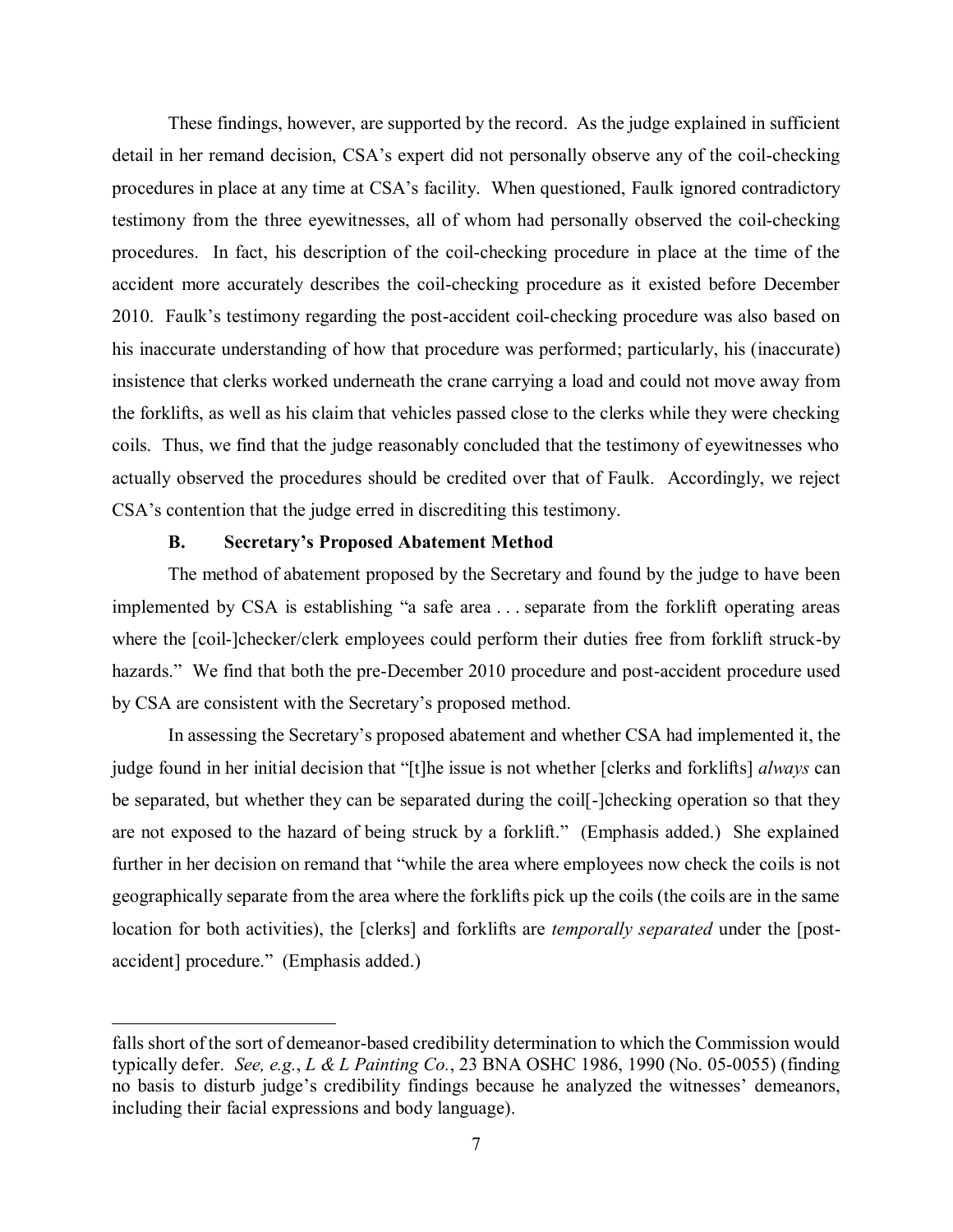We agree with the judge that the Secretary's proposed abatement does not require complete physical separation between the clerks and the forklifts at all times. As the Secretary himself points out, such separation would only be possible if the coils were transported between the clerks and forklifts by some intermediate mechanism, which no one has suggested. Both parties acknowledge that the clerks and forklifts must *at some point* occupy similar space near the steel coils. At the very least, forklifts must pick up the coils from the same location where the clerks check the coils; if the coils are not unloaded directly onto the dock, then forklifts must also deposit coils in the checking location. This does not mean, however, that the clerks and forklifts must occupy the same location at the same *time*. As the judge stated, clerks and forklifts can be "temporally separated."

 The record also reflects both the Secretary's intent to refer to a temporal separation and an understanding by CSA that such temporal separation comports with the Secretary's proposed method of abatement. Indeed, the compliance officer who inspected the worksite described the pre-December 2010 coil-checking procedure as separating the clerks from the forklifts:

 [CSA] conducted operations prior to the accident that *had the checker separated from the forklift* in that the forklift would be dropping off one coil at a time in front of the door  $\ldots$  where the checker would check it. And then the [checker or clerk]<sup>7</sup> would call him in when he was ready for the forklift to come and stack the load.

 (Emphasis added.) The Secretary's attorney then asked, "you thought [that operation] was safer than what was being done on the day of the accident?" The CO responded: "Anytime you could separate the forklifts from the pedestrians is – is safer. Yes."

 Faulk had the same understanding as he consistently stated that CSA had implemented the post-accident coil-checking procedure *because* it was a suggested abatement method.8 The

 $<sup>7</sup>$  The CO actually said "inside forklift" but in context it is apparent the CO meant "checker" or</sup> "clerk."

 $8$  CSA argues it moved the checking procedure out to the dock at the urging of the CO at the time of the inspection—that is, prior to the issuance of the citation. While it is undisputed CSA implemented the post-accident checking procedure before the citations were issued, there is no evidence supporting CSA's assertion that the CO urged CSA to move the checking procedures to the dock at the time of the inspection. Without support, CSA simply repeats in all of its filings before the judge and the Commission its claim that "[a]fter the accident, at OSHA's urging, the coil checking procedure was changed." Although one could infer that the change in procedure coincided with the time of the inspection, the record is unclear as to exactly when CSA implemented this change. The clerk testified that the post-accident procedure was implemented right after the December 29, 2011 accident, while CSA's Director of Loss Control said the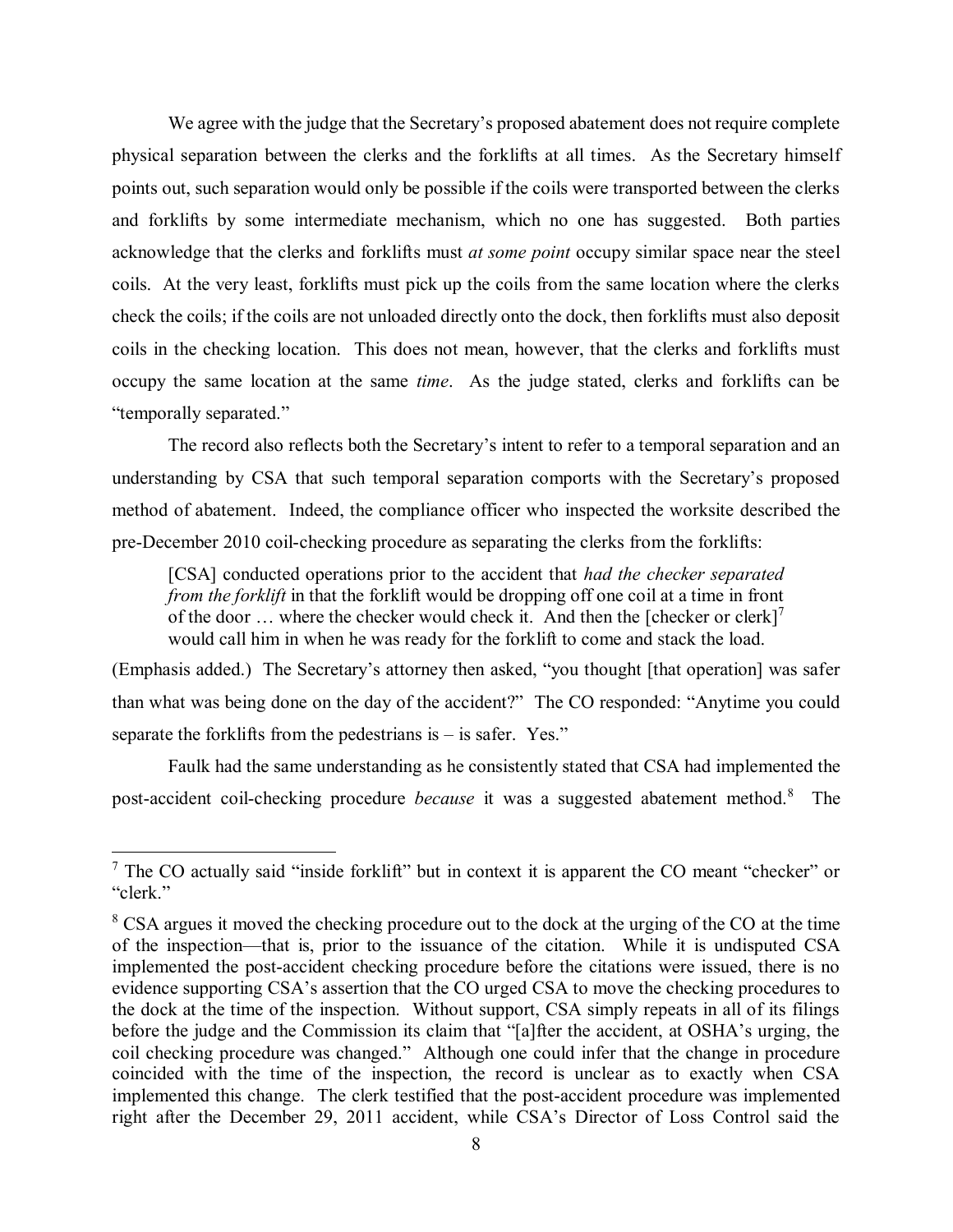<span id="page-8-0"></span> Secretary's attorney asked Faulk, "[a]nd you understand that the company has implemented one of the suggested methods of abatement that—that OSHA suggested to them. They've already implemented that. You understand that?" To which Faulk replied, "[r]eluctantly I believe they have. Yes." He also explained that the company is using the post-accident coil-checking procedure because "that's one of [OSHA's] abatement recommendations." Questioning throughout the hearing also focused on comparing the post-accident coil-checking procedure with the coil-checking procedure in place at the time of the accident, as well as with the pre-December 2010 coil-checking procedure, with particular emphasis on whether forklifts entered the clerks' areas at the same time that the clerks were checking the coils.

 Accordingly, we find the record establishes that both parties understood the Secretary's use of the term "separate" in the proposed abatement method as meaning an area where the clerks could work without forklifts *simultaneously* operating in the same area. Given "the familiar rule that administrative pleadings are very liberally construed," *Nat'l Realty and Constr. Co. v. OSHRC*, 489 F.2d 1257, 1264 (D.C. Cir. 1973), and the evidence of the post-accident coil- checking procedure and pre-December 2010 coil-checking procedure introduced at the hearing, we find the language of the citation sufficed to include any measure that temporally separated clerks from forklifts. *See Erickson Air-Crane, Inc.*, No. 07-0645, 2012 WL 762001 at \*2 (O.S.H.R.C., Mar. 2, 2012) ("It is well-settled that pleadings are to be liberally construed and easily amended."); *Gen. Dynamics Land Sys. Div.*, 15 BNA OSHC 1275, 1279-80 (No. 83-1293, 1991), *aff'd*, 985 F.2d 560 (6th Cir. 1993) (same). We also find that both CSA's post-accident procedure and the one it used prior to December 2010 accomplish that goal.

 As to the post-accident coil-checking procedure, the coils are unloaded directly onto the dock and the clerks do not approach the coils to check them until they have been unhooked from the crane and the crane moves away. The forklifts do not approach the area to move the coils into the warehouse until the clerk finishes checking all of the coils, moves away, and signals the forklift operator. When the forklifts approach, the clerk is "done with all of his coils and he's out of the way." Clerks stay at least ten feet away from the forklifts at this time because before the forklifts approach, the clerks "move off . . . to the side of the [warehouse] doorway in the area where [they are] working." This means that the forklifts do not come anywhere near the clerks while they are

 operation had been in place since January or February of 2012. The CO started his inspection on January 30, 2012, about a month after the accident occurred.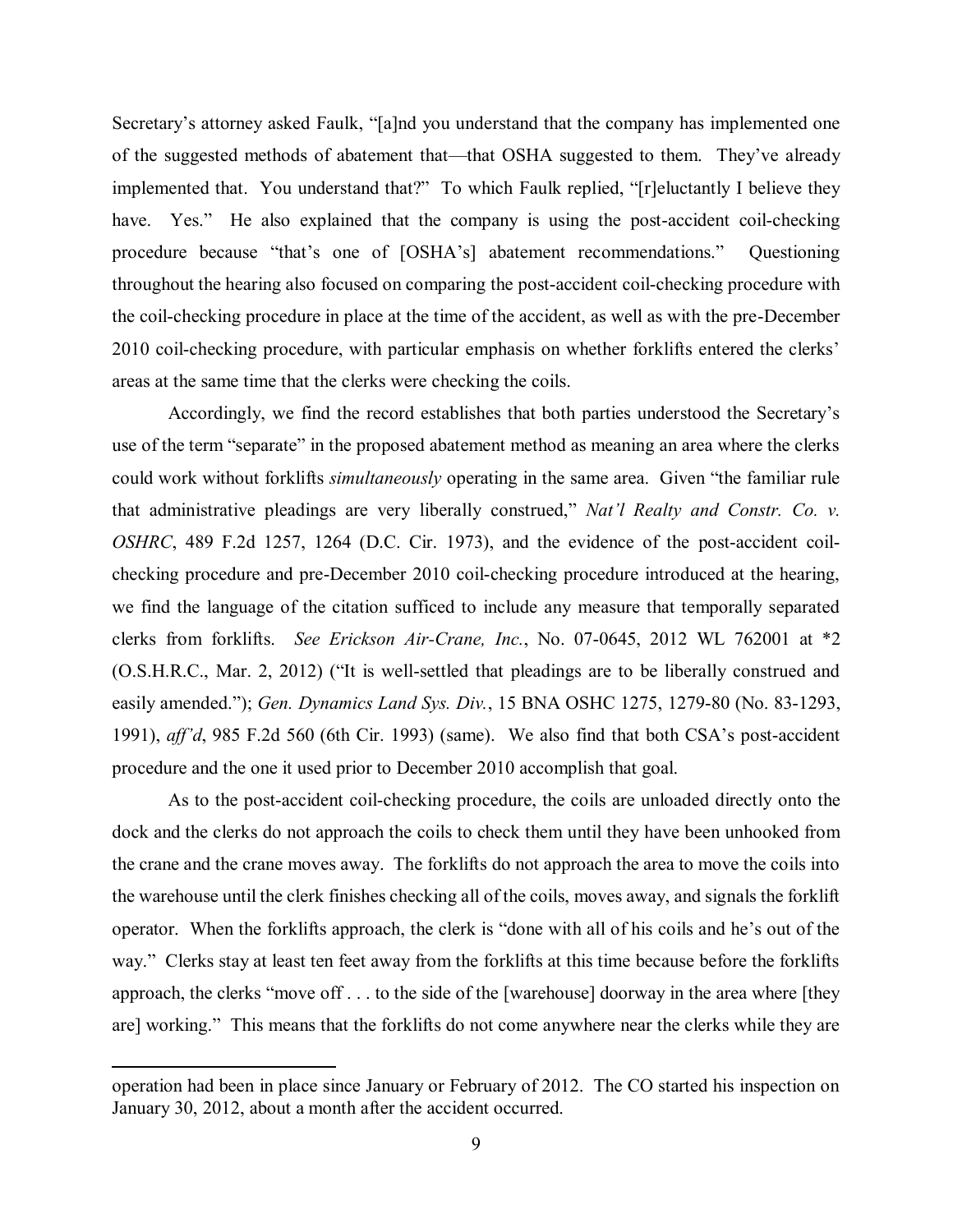checking the coils.<sup>9</sup> Thus, CSA's post-accident procedure temporally separates the clerks from the forklifts.

As to the pre-December 2010 coil-checking procedure,<sup>10</sup> the clerks stood outside the driving path of the forklifts, either on the side of or just inside the door of the warehouse. The clerk only approached the steel coil to check it after an outside forklift operator placed the coil on the ground in the doorway. Coils were delivered one at a time; the forklift could not pick up the coil until the clerk had signaled the forklift to retrieve it and no new coil could be delivered until the old coil was retrieved. This process ensured clerks stepped away from the coil before it was picked up and stayed out of the way while the new coil was delivered. Therefore, CSA's pre-

 $9^9$  By contrast, under the procedure in place at the time of the accident, clerks did not move away and remained "in the general area" when the forklift came to move the coils.

 $10$  The judge described this procedure in her original decision but did not discuss in either decision whether that procedure was consistent with the proposed abatement method. We reject CSA's argument that the Commission cannot consider whether returning to the pre-December 2010 procedure would be an acceptable means of abatement on grounds that the Secretary failed to raise this argument earlier in the proceeding. In fact, the Secretary argued in his post-hearing brief that the pre-December 2010 procedure would be consistent with the proposed means of abatement. We also reject CSA's argument that the Secretary neither proposed that procedure as a method of abatement in the citation nor suggested it at the hearing. The proposed means of abatement simply references separating clerks and forklifts—it does not (and need not) identify a specific method of separation. Accordingly, any coil-checking procedure that results in temporally separating the clerks and forklifts would be consistent with the proposed abatement method.

 We also reject CSA's argument that the pre-December 2010 procedure was "not fully fleshed out at trial." The Secretary attempted to elicit testimony about that procedure from CSA's superintendent in charge of the steel coil operation by subpoenaing him twice. The Secretary sent the first subpoena a few days before December 20, 2012 (the first day of the hearing), but the superintendent was unable to appear as he was on vacation and unreachable. That subpoena remained in effect at the time of the second day of the hearing on January 23, 2013 (which was scheduled at the close of the first day of the hearing), putting CSA on notice the Secretary wanted the superintendent to testify. Nevertheless, as a courtesy, a second subpoena was sent more than a week before the second day of the hearing, but CSA again failed to produce its superintendent. As previously noted, the Secretary asked the judge to infer that the superintendent's testimony which the judge did. *See Capeway Roofing Sys., Inc.*, 20 BNA OSHC 1331, 1342-43 (No. 00- 1986, 2003) (Commission drew adverse inference from employer's "failure to present testimony from either of the two supervisory employees who were present," concluding this failure "suggests that neither of them would have been able to contradict" the Secretary's evidence), *aff'd*, 391 F.3d would have corroborated the existing testimony regarding the pre-December 2010 procedure, 56 (1st Cir. 2004).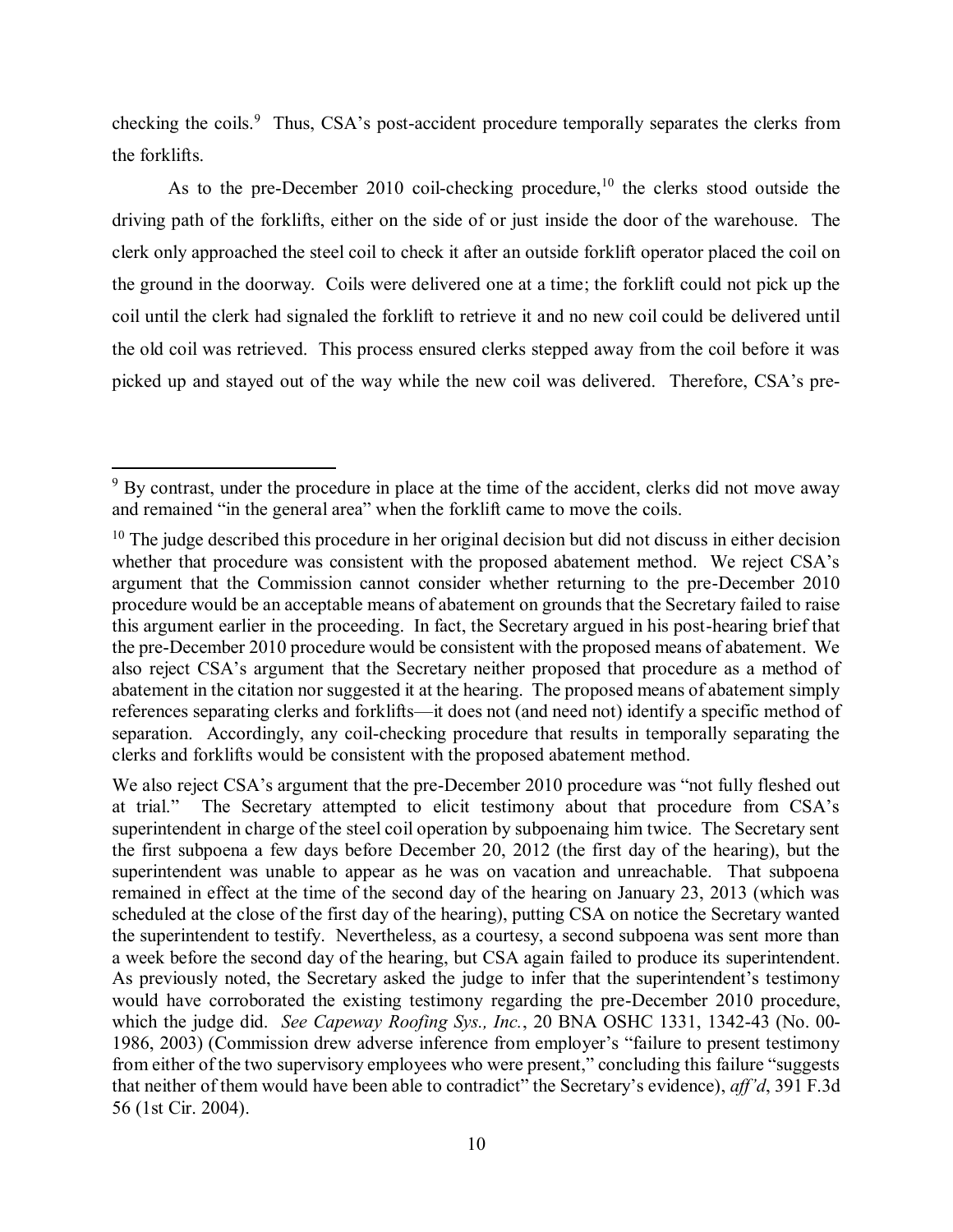that they did not occupy the same space at the same time. December 2010 coil-checking procedure also temporally separated the clerks and the forklifts in

 Because both the post-accident coil-checking procedure, as implemented, and the pre- December 2010 procedure temporally separate the clerks and the forklifts, we find that both procedures are consistent with the abatement method proposed by the Secretary in the citation.<sup>11</sup>

# **C. Feasibility of Secretary's Abatement Method**

 $\overline{a}$ 

 Having found that these two procedures are consistent with the Secretary's proposed method of abatement, we now turn to whether the Secretary has shown that his proposed method is feasible. An abatement method is feasible under section  $5(a)(1)$  if the Secretary "demonstrate[s] both that the measure[] [is] capable of being put into effect and that [it] would be effective in materially reducing the incidence of the hazard." *Beverly Enters., Inc.*, 19 BNA OSHC 1161, 1190 (No. 91-3344, 2000) (consolidated); *see Champlin Petroleum Co. v. OSHRC*, 593 F.2d 637, 640 (5th Cir. 1979) ("It is the Secretary's burden to show that demonstrably feasible measures would materially reduce the likelihood that such injury as that which resulted from the cited hazard would have occurred."). If the proposed abatement "creates additional hazards rather than reducing or eliminating the alleged hazard, the citation must be vacated for failure to prove feasibility . . . ." *Kokosing Constr. Co.*, 17 BNA OSHC 1869, 1875 n.19 (No. 92-2596, 1996); *Royal Logging Co.*, 7 BNA OSHC 1744, 1751 (No. 15169, 1979) (finding it proper to reject proposed abatement

 $11$  CSA claims that it complied with an additional method of abatement the Secretary "publicly proposed" in an OSHA publication titled "Traffic Safety in Marine Terminals," which discusses safe driving and how to walk safely in marine terminals. Specifically, CSA points to the following paragraph as addressing the basis for the citation here—the forklift's blind spot:

 Pedestrians should be aware that drivers cannot see them when they are in a vehicle's "blind spot." Pedestrians should avoid these blind spots whenever possible. When approaching or walking near vehicles, it is essential that they make eye contact with the operator and be sure the operator acknowledges them.

 CSA maintains that it followed this guidance, as acknowledged by the CO, and even exceeded it by training its forklift operators to look out for clerks during the coil-checking operation. Accordingly, CSA questions how it can be cited when it followed this guidance "to the letter."

 We agree with the Secretary that CSA's argument does not relate to the abatement issue but relates instead to whether CSA's purported compliance with the document means there was no violation. Regardless of whether CSA's training program addresses the document's recommendations, the document is geared towards pedestrians walking in a marine terminal and does not address the hazard at issue here—stationary employees who can be struck by a forklift while they are checking steel coils. Therefore, we find that CSA's claim lacks merit.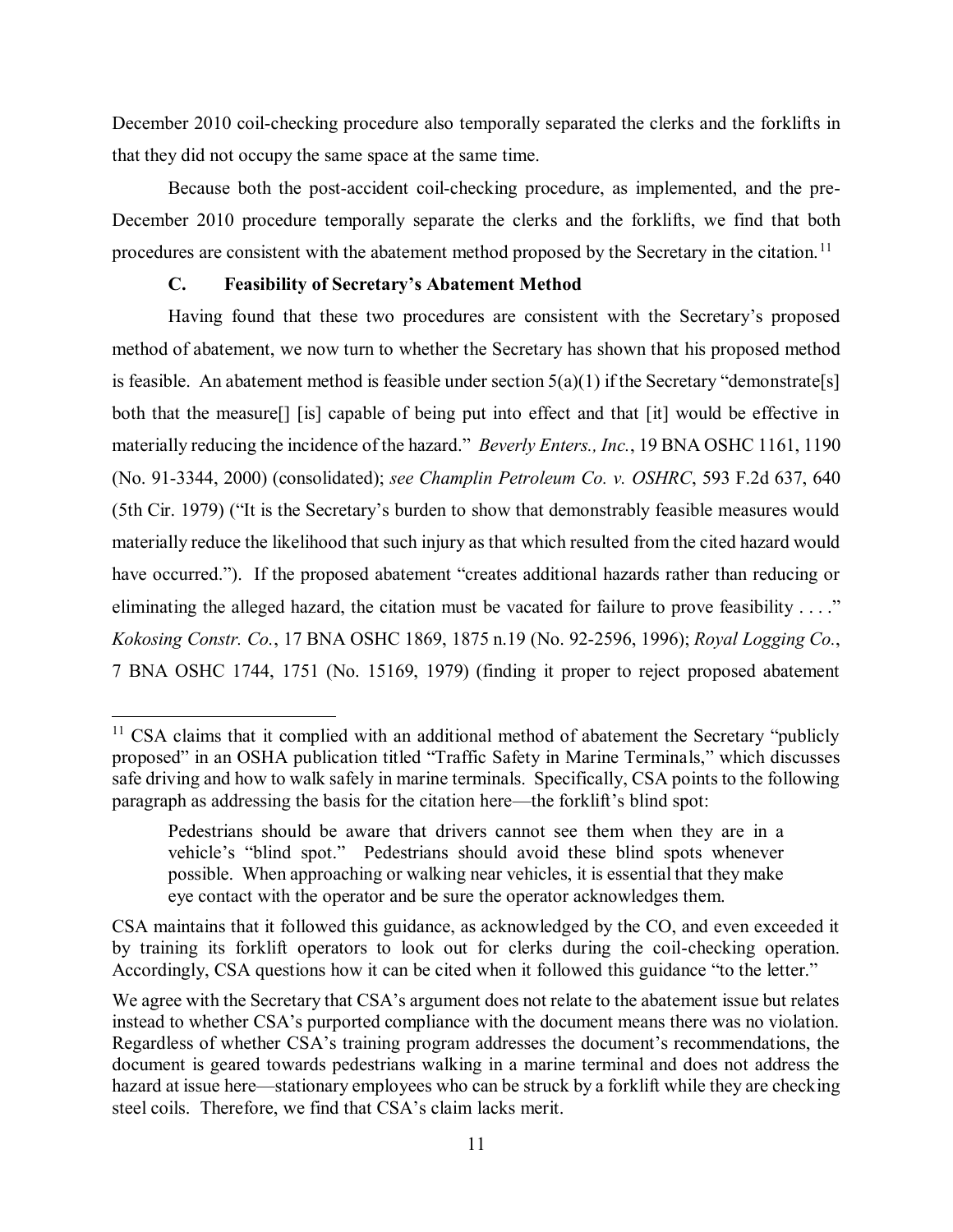methods that "cause consequences so adverse as to render their use infeasible"), *aff'd*, 645 F.2d 822 (9th Cir. 1981).

 The judge found the Secretary's proposed abatement method was feasible based on CSA's implementation of its post-accident coil-checking procedure, which temporally separated the clerks from the forklifts. She pointed out that the post-accident procedure reduced by half the number of forklifts operating during the checking operation because forklifts no longer deliver the coils to the clerks for checking. She also found that while the record establishes that there is more vehicular traffic on the dock than in the warehouse, it does not establish that employees are exposed to more struck-by hazards on the dock. In addition, she noted that none of the three witnesses with personal knowledge of both the post-accident procedure and the procedure in place at the time of the accident—including CSA's Director of Loss Control—testified that the additional vehicular traffic increased struck-by hazards to the clerks.<sup>12</sup>

 We agree with the judge. As we have already found, the Secretary's proposed abatement method is consistent with both the post-accident and pre-December 2010 coil-checking procedures used by CSA. That these procedures were either previously used by CSA, or are currently being used, is prima facie evidence that both procedures were capable of being put into effect at the time of the accident. *See Sugar Cane Growers Coop. of Fla.*, 4 BNA OSHC 1320, 1324 (No. 7673, 1976) (in section  $5(a)(1)$  case, fact "respondent, and the sugar cane industry, have agreed to use, and have been installing fixed seats in open vehicles, and now use buses to transport . . . farm workers . . . tend to show that the use of these measures is [technologically and economically]  feasible"); *cf. Pitt-Des Moines, Inc.*, 16 BNA OSHC 1429, 1434 (No. 90-1349, 1993) (rejecting infeasibility defense because employer "proved the technological feasibility of [abatement] by eventually developing and installing [the subject devices]" after the citation date); *FMC Corp.*, 12 BNA OSHC 2008, 2012 n.5 (No. 83-488, 1986) (consolidated) ("Under . . . Fed. R. of Evid. 407, evidence of post-accident measures [is] admissible to establish feasibility."). Although CSA

 $12$  The judge also found that the clerks are not exposed to the additional hazard of overhead crane loads, as alleged by CSA's expert, noting that Faulk had never observed the operation at issue and witnesses who did stated that the clerks are not in the coil-checking area while the cranes are in operation. The judge's finding in this regard is supported by the record. In any event, CSA does not argue on review that the clerks face the additional hazard of overhead crane loads, so we also find that CSA has abandoned this argument.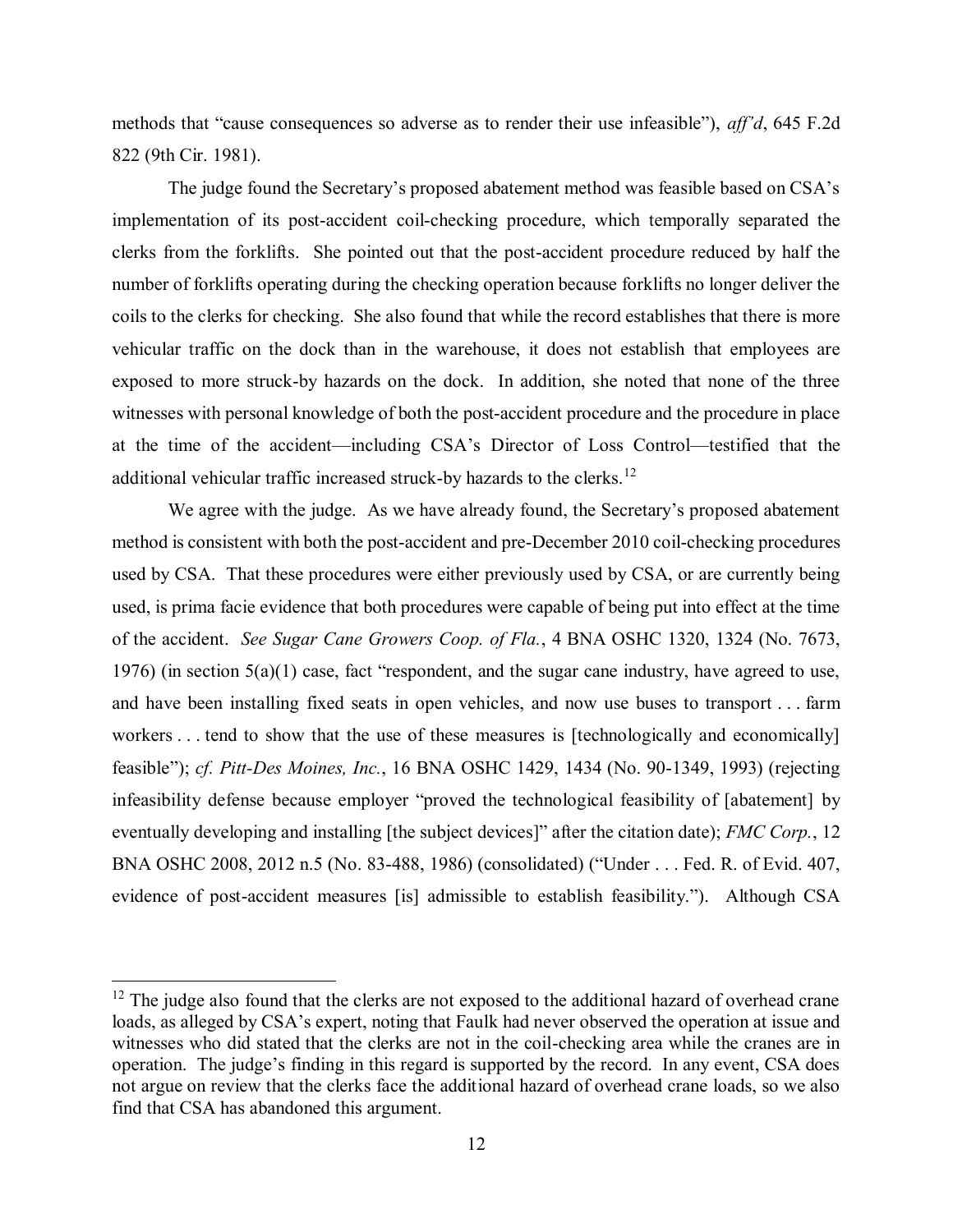stopped using the pre-December 2010 coil-checking procedure, it did so, not because of safety concerns, but in an effort to finish the checking operation more quickly.

 In addition, the record establishes that the Secretary's proposed abatement method would be effective in materially reducing the incidence of the struck-by hazard posed by the forklifts during the coil-checking procedure. Using this abatement method means the clerks and the forklifts do not occupy the same location at the same time. Indeed, as described above, under both the post-accident and the pre-December 2010 coil-checking procedures, forklifts approach the coils only after the clerk finishes inspecting the coil, signals the forklift, and moves away from the coil.<sup>13</sup> Under the post-accident procedure, clerks are able to stay 10 feet away from forklifts while the forklifts pick up the coils, and under the pre-December 2010 coil-checking procedure, clerks and forklifts were separated at the warehouse door.

 As noted, a proposed abatement method may nonetheless be considered infeasible if it creates additional hazards, *Kokosing Constr.*, 17 BNA OSHC at 1875 n.19; *Royal Logging*, 7 BNA OSHC at 1751, but that has not been shown to be the case here. CSA claims only that the post- accident coil-checking procedure exposes its employees to additional hazards due to increased traffic on the dock—it makes no such argument with respect to its pre-December 2010 coil- checking procedure, which separated clerks and forklifts at the warehouse door, a location that does not have the additional traffic present on the docks. In fact, CSA argues on review that it wanted the checking procedure to remain in the warehouse, claiming that the company "did not want to move its checking procedures out to the dock."<sup>14</sup> Accordingly, we find the pre-December

 $13$  The judge's finding that only half as many forklifts are in operation during the post-accident coil-checking procedure is not supported by the record. Although the record is clear that forklifts no longer bring the coils to the clerks because the clerks check the coils right where the coils are unloaded by crane, it is silent on how many forklifts operate to take the coils from the dock to the warehouse. This error is harmless, however, because the clerks now move away from the coils before forklifts approach, so there is no exposure to the alleged struck-by hazard.

 $14$  Faulk also acknowledged that the pre-December 2010 procedure was safe by in effect describing it when he inaccurately described the coil-checking procedure in place at the time of the accident as being "in a much [more] open area inside the door of the warehouse" and noted that the clerk is "in an open safe location—much safer than where he is now, believe me*.*" In addition, the union president was troubled by the change from the pre-December 2010 coil-checking procedure, which he also considered safer, testifying that he told CSA's superintendent the clerks were now in "harm's way" and said, "I don't think [the revised procedure]'s safe."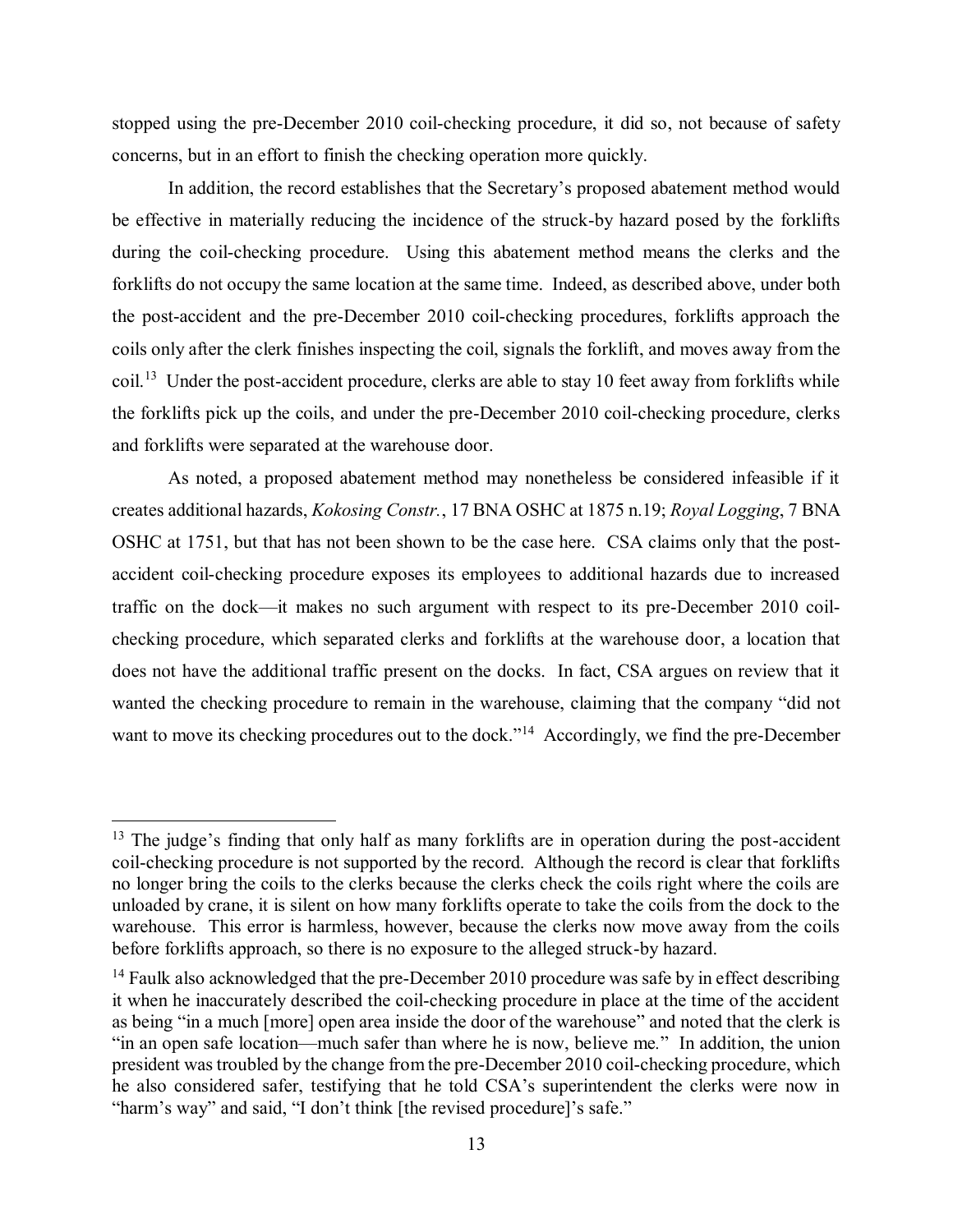2010 coil-checking procedure, which, as discussed above, is consistent with the Secretary's proposed abatement method, is feasible.

 We reach the same conclusion with regard to the post-accident coil-checking procedure. The Secretary has the initial burden of proving "that an abatement method exists that would provide protection against the cited hazard. The burden then shifts to the employer to produce evidence showing or tending to show that use of the method or methods established by [the Secretary] will cause consequences so adverse as to render their use infeasible." *Royal Logging*, 7 BNA OSHC at 1751. Here, we have already found that the Secretary has proven his proposed abatement method's effectiveness. The burden shifts, therefore, to CSA to rebut that prima facie showing by demonstrating that the proposed method creates other hazards rendering it infeasible.<sup>15</sup>

 It is undisputed that there is additional traffic on the dock that is not present in the warehouse. CSA's Director of Loss Control, the union president, and the clerk all testified that there is more vehicular traffic on the dock where the clerks now check the coils than in the warehouse where they had previously checked them. The evidence also shows, however, that this additional traffic generally does not come near the clerks, or, if it does, that the clerks are warned and move out of the way. As the clerk explained, "while we're checking . . . if [other vehicles] are moving, they're moving [at some distance] behind [the clerk]. [The other vehicles] won't be near the coil." He also explained the clerks would "get notice if [other vehicles] were coming through" and stated the clerks would "move away" from the area before any equipment came through. Finally, he noted that under the post-accident operation, "I find that you can stay away from [vehicles] better with—you have more eyes on you to let you know what's going on."

<sup>&</sup>lt;sup>15</sup> We note that the judge erred in treating this issue as an alleged "greater hazard" defense. In cases in which the Secretary alleges a violation of an OSHA standard, the employer may assert the "greater hazard" defense, which requires proof that "the hazards created by complying with the standard are greater than those of noncompliance." *Spancrete Ne., Inc.*, 16 BNA OSHC 1616, 1618 (No. 90-1726, 1994), *aff'd*, 40 F.3d 1237 (2d Cir. 1994) (unpublished). In general duty clause cases, however, "it is not the employer's burden to establish an affirmative defense of greater hazard." *Kokosing Constr.*, 17 BNA OSHC at 1875 n.19 (citing *Royal Logging*, 7 BNA OSHC at 1751). Rather, "if [the] proposed abatement method creates additional hazards rather than reducing or eliminating the alleged hazard, the citation must be vacated for failure to prove feasibility." *Id.* Thus, "evidence which would be relevant to the affirmative defense of 'greater hazard' under [section] 5(a)(2) is properly treated as rebuttal evidence to the Secretary's case [for a section 5(a)(1) violation]." *W. Mass. Elec. Co.*, 9 BNA OSHC 1940, 1945 n.11 (No. 76-1174, 1981) (citing *Royal Logging*, 7 BNA OSHC at 1751).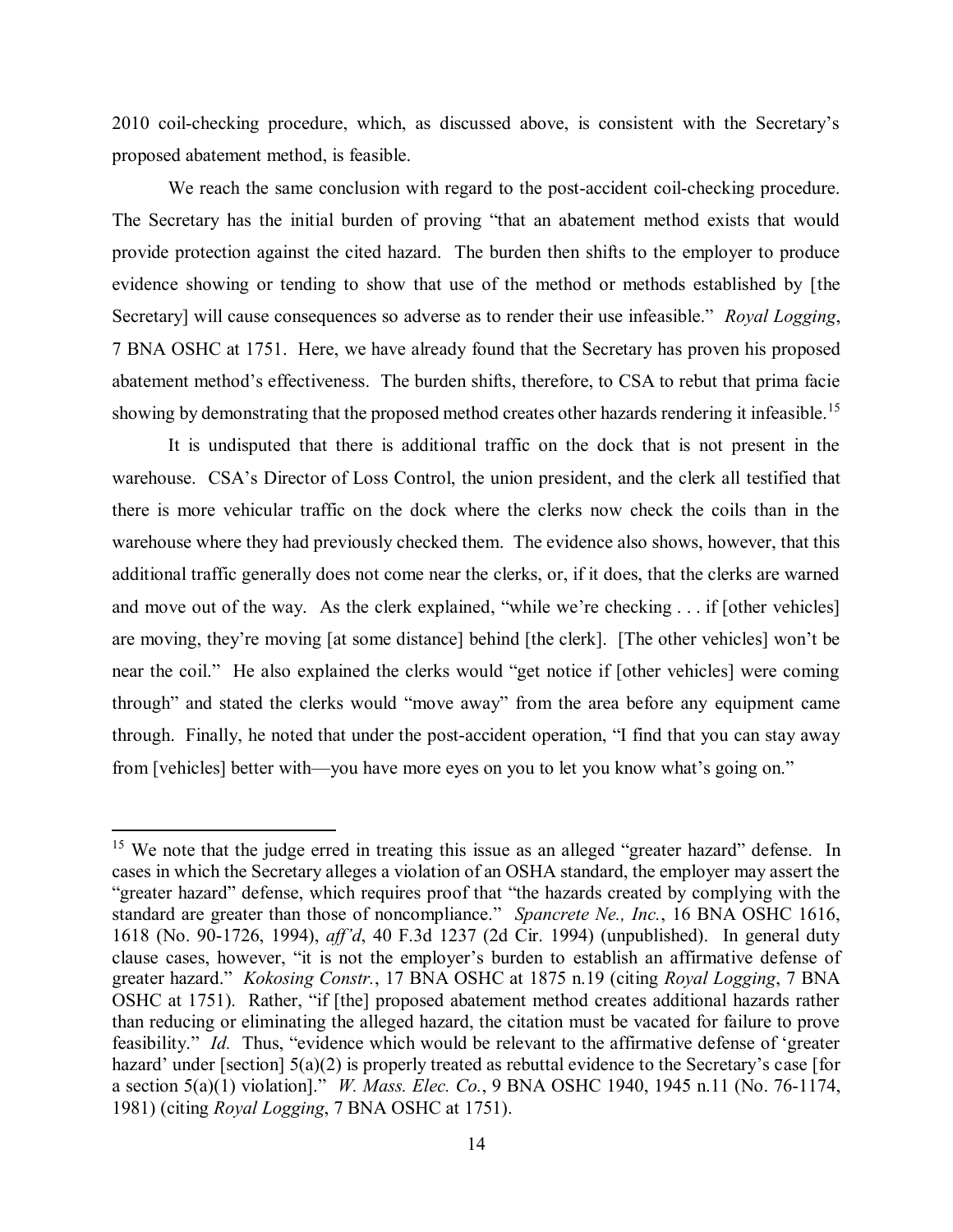We find that the clerk's testimony, though lacking in quantitative information (such as how many trucks were present on the dock), is sufficient to show that the traffic present on the dock did not come close enough to the clerks to pose additional struck-by hazards. Indeed, he was the only person who testified about the distance between the clerks and the forklifts; his testimony shows not only that the additional traffic does not come near the clerks but that they are alerted to traffic so they can move out of the way. Moreover, the clerk testified he feels safer working on the docks and agreed forklifts "can consistently stay away from [clerks] that may be out on the dock checking cargo." Although the union president testified that other traffic "could" get close to the clerks who are checking coils and said "it's hard to say" if "anything [is] done to prevent traffic from getting close to the clerks," he agreed the post-accident coil-checking procedure was "improved" and "better" than the one in place on the day of the accident. Only CSA's Director of Loss Control was equivocal on the subject of safety, testifying, "At this particular time, I really don't know if it's any safer or any less safer [sic]."<sup>16</sup> He confirmed, however, that if CSA truly thought its employees were exposed to a greater hazard, CSA would have shut down the operation or made the necessary changes to the post-accident procedure. Accordingly, we find the post- accident coil-checking procedure also demonstrates the feasibility of the Secretary's proposed abatement method.

<sup>&</sup>lt;sup>16</sup> CSA's Director of Loss Control did not testify regarding how close the traffic comes to the clerks or if anything is done to prevent the traffic from approaching the clerks.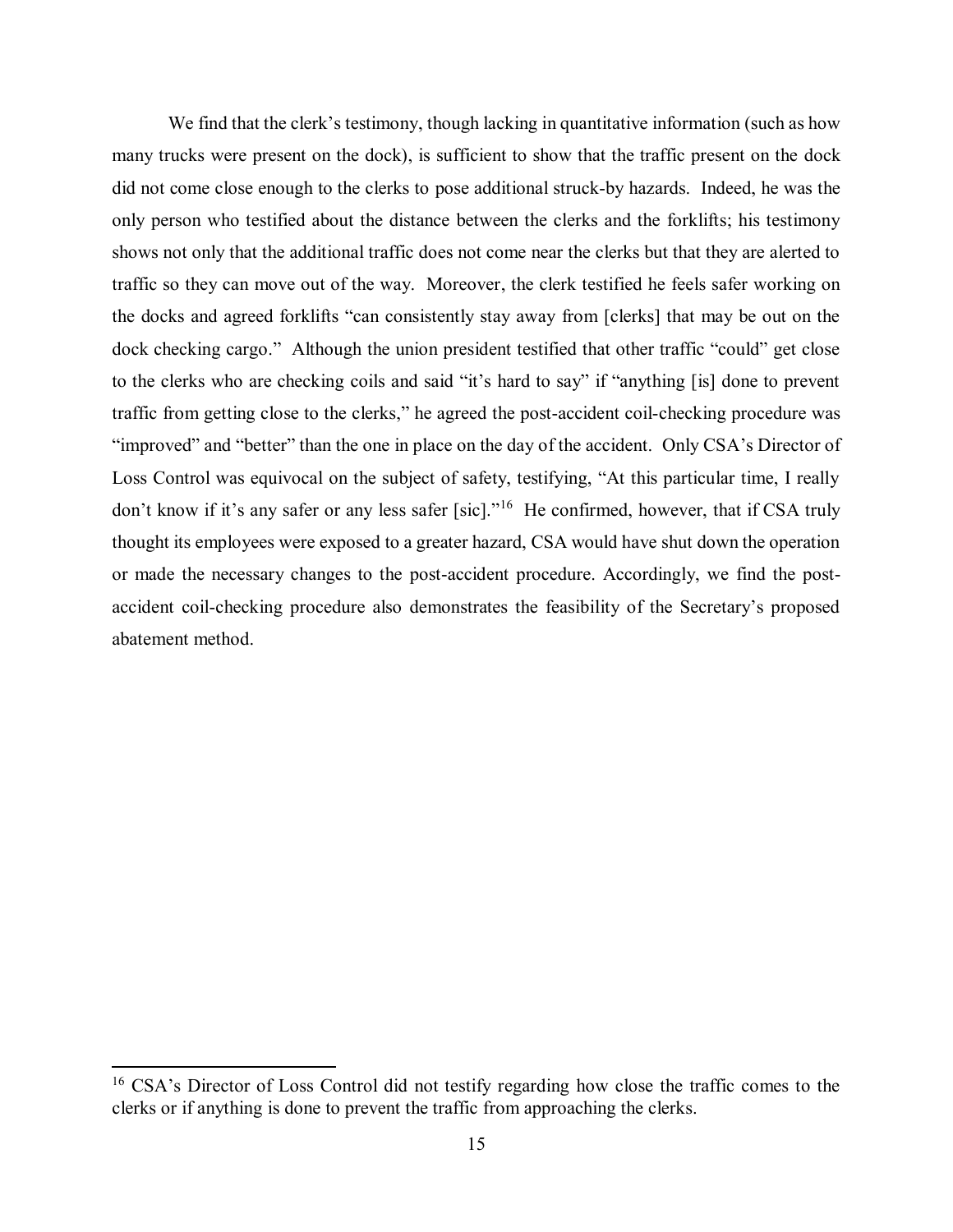Because both the post-accident and pre-December 2010 coil-checking procedures are consistent with the Secretary's proposed abatement method and demonstrate the feasibility of that abatement method, we affirm the citation as serious and assess the proposed penalty of  $$6,300$ .<sup>17</sup> SO ORDERED.

 $\sqrt{s/2}$ 

Heather L. MacDougall Chairman

 $\sqrt{s/2}$ 

Cynthia L. Attwood Commissioner

 $\sqrt{s}$ /

James J. Sullivan, Jr.

Dated: March 19, 2019 Commissioner

<sup>&</sup>lt;sup>17</sup> On review, CSA does not challenge either the characterization of, or penalty assessed for, this citation item. Therefore, we see no reason to disturb the judge's findings on these issues. *See, e.g.*, *KS Energy Servs., Inc.*, 22 BNA OSHC 1261, 1268 n.11 (No. 06-1416, 2008) (affirming alleged characterization and assessing proposed penalty where neither in dispute).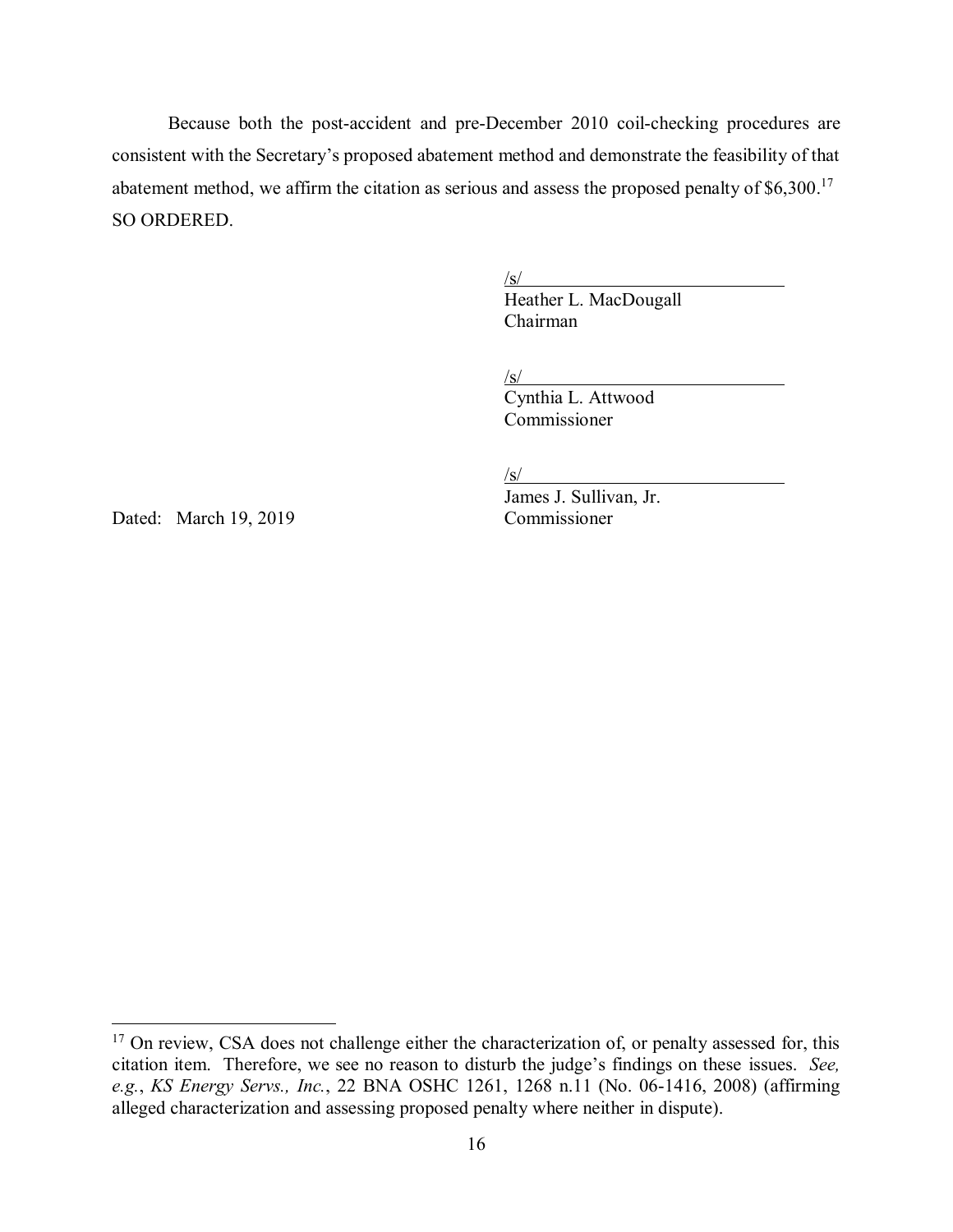# United States of America **OCCUPATIONAL SAFETY AND HEALTH REVIEW COMMISSION**

 1924 Building – Room 2R90, 100 Alabama Street SW Atlanta, Georgia 30303-3104

Secretary of Labor,

Complainant,

v. OSHRC Docket No. **12-1287** 

CSA Equipment Company, LLC.,

Respondent.

Appearances:

 Amy Walker, Esquire, U.S. Department of Labor, Atlanta, Georgia For the Complainant

 McCord Wilson, Esquire, Rader & Campbell, P.C., Dallas, Texas, and Ronald L. Signorino, Consultant, The Blueocean Company, Inc., Basking Ridge, New Jersey For the Respondent

Before: Administrative Law Judge Sharon D. Calhoun

#### **DECISION AND ORDER ON REMAND**

 On June 4, 2012, the Secretary issued a one-item Citation and Notification of Penalty to CSA Equipment Company, LLC, following an inspection conducted by Compliance Safety and Health Officer (CSHO) Eliseo Hernandez at the Port of Mobile, Alabama. CSA is a stevedoring company. Its work includes unloading cargo from vessels, as well as checking and transferring large steel coils. The CSHO's inspection resulted from an accident that occurred on December 29, 2011, when a forklift struck a CSA employee who was checking a coil. The employee later died from his injuries.

The Secretary alleged CSA committed a serious violation of  $\S$  5(a)(1) of the Occupational Safety and Health Act of 1970, 29 U.S.C. §654(a)(1), for failing "to provide a clear view of the designated path of travel for the powered industrial trucks, exposing employees to crushing hazards while materials are checked into the warehouse." Item 1 listed three alternative abatement methods. On November 19, 2013, the undersigned issued a Decision and Order in this proceeding affirming Item 1 of the Citation and assessing a penalty of \$6,300.00. The undersigned found the third listed abatement method—setting up a separate 'safe area' where employees could check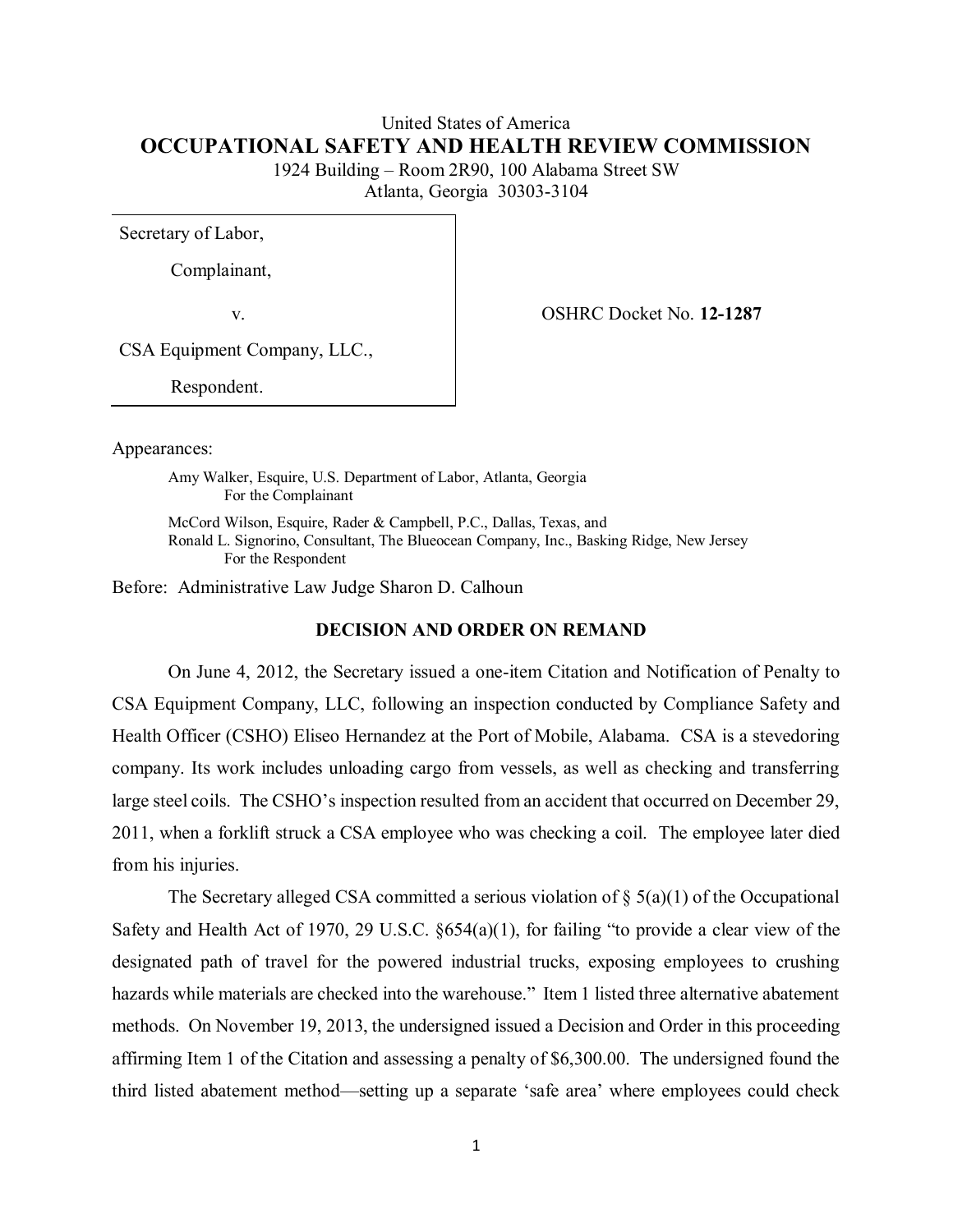coils free from forklift struck-by hazards—was feasible because CSA had already implemented that method when it moved its coil-checking operation from the warehouse to the dock after the accident. CSA petitioned for review, contending this proposed abatement method is not feasible.

 On March 26, 2014, the Commission remanded this case to the undersigned with instructions to determine "whether the method of separating the checkers and the forklifts proposed by the Secretary will materially reduce or eliminate the cited hazard, taking into account whether implementing that method of abatement would create safety consequences so adverse as to render its use infeasible. If the judge concludes that the Secretary did not establish this as a feasible method of abatement, she shall determine whether the other two methods of abatement proposed by the Secretary are feasible." (Remand Order, p. 4.)

 In its Brief on Remand, the Secretary "concedes that the evidence at trial did not support his argument that the other two means of abatement identified in the Citation are feasible under the circumstances presented at this worksite." (Secretary's Brief, p. 5, n. 2.) Thus, only the feasibility of one method, separating the checkers from the forklifts, is at issue. For the reasons that follow, the undersigned finds the Secretary's proposed method of separating the checkers and the forklifts materially reduces the struck-by hazards created by the operation of the forklifts. This method does not create adverse safety consequences. Item 1 of Citation No. 1 is, once again, AFFIRMED.

# *The Commission's Instructions*

The Commission states the undersigned "refused to consider testimony from CSA's expert, John Faulk, who testified that implementing the abatement method exposed CSA employees to other hazards." (Remand Order, p. 3). The Commission states the undersigned should have considered Faulk's contention that implementation of the proposed method of abatement creates two adverse consequences: "(1) checkers are still exposed to the 'immediate area' where the forklifts operate, and (2) checking coils on the dock presents additional hazards, specifically increased traffic from other moving vehicles such as small forklifts, 18-wheeler trucks, and road trucks, as well as hazards posed by overhead crane loads." (*Id.*).

 Although the original decision did not address it in detail, the undersigned did consider Faulk's testimony. Nevertheless, consistent with the Remand Order, the undersigned has again carefully considered the testimony, along with the rest of the record, and finds it not reliable. For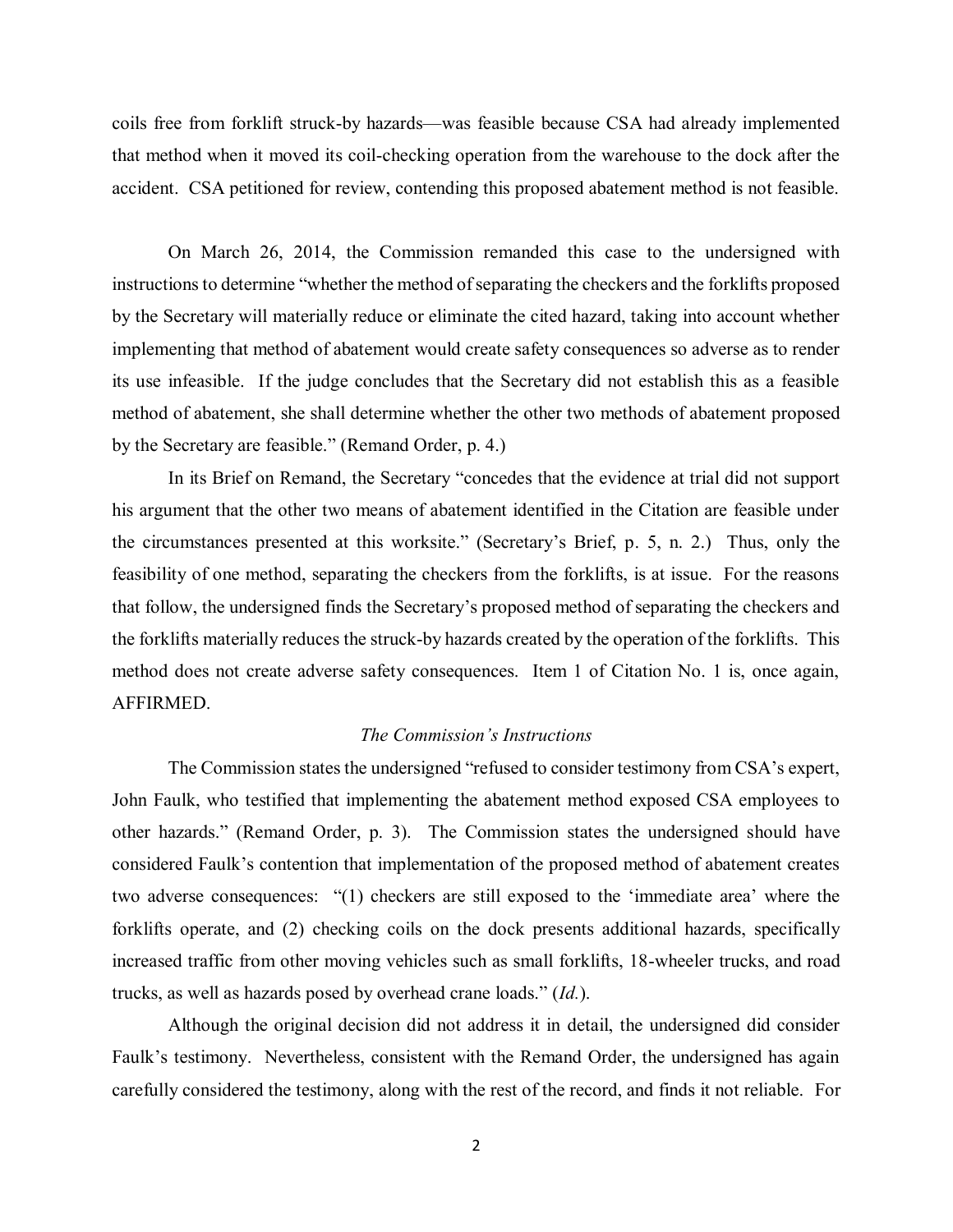the reasons that follow, the undersigned finds the testimony of CSA's expert is speculative, hyperbolical, and not grounded in the facts established by the undisputed testimony of the eyewitnesses who actually observed and experienced the pre-accident and post-accident operations at issue.

## *Eyewitness Testimony*

 Thomas Repoll Jr. is CSA's regional director of loss control (Tr. 22). Repoll was not at the worksite the day of the accident, but he had observed CSA's operations at the Port of Mobile both before and after the accident (Tr. 321, 324). Repoll described the pre-accident operation:

 [The clerks] were usually stationed right by the doorway. Once the coil was loaded from the vessel to the dock, a lift machine would bring it to the doorway and go back to the ship to get another coil. And you had machines inside the warehouse that would get the coil after it had been checked and bring it to the piles. The clerk was usually in the vicinity of the doorway of the warehouse.

(Tr. 41).

 Repoll acknowledged that in the pre-accident operation there was "no set area where only the clerks [were] and the forklift doesn't enter into." (Tr. 42). With regard to the forklift traffic, Repoll stated, "[T]here's really no designated path. They start with a particular traffic pattern. And as the work progresses, as the warehouse fills up with cargo, they have to change their ... traffic pattern." (Tr. 47).

 The post-accident operation eliminates the step of forklifts bringing the coils from the dock to the warehouse. Now the checkers check the coils on the dock after they have been set down by crane. Repoll testified, "[F]rom the point of rest on the dock, the clerk checks [the coil] off. He motions to the driver once it's been checked off on his clipboard to come get the coil. The driver comes to get the coil, he brings it in the house to where it's stored in the bay inside the warehouse." (Tr. 323). Unlike the pre-accident operation, during which clerks were in the "general area" when the forklifts were dropping off or picking up the coils, in the post-accident operation, the clerk is "done with all of his coils and he's out of the way and he's standing next to the two guys that actually unhook the coil before the clerk checks it off." (Tr. 331-332).

 At the time of the hearing, the post-accident operation had been implemented for approximately one year. Repoll testified there is more vehicular traffic on the dock where the checkers now check the coils than in the warehouse where they had previously checked them (Tr. 329). He was equivocal when asked his opinion of the safety of the post-accident operation compared to the pre-accident operation: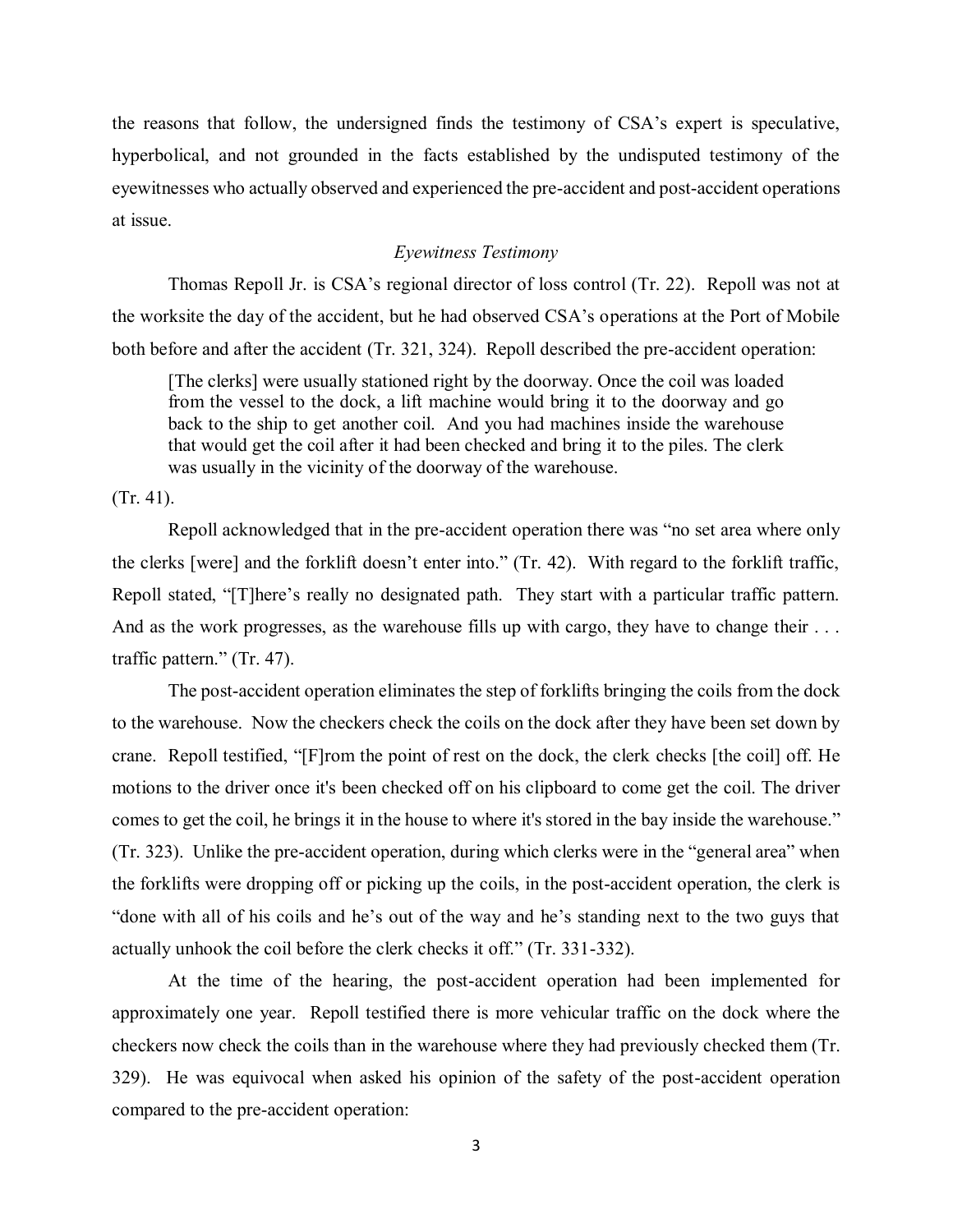Q. How is the current operation working?

 Repoll: I mean, we haven't had any injury with -- with clerks since then, but you know, we're -- we're still putting more people out -- out on -- out on the dock where there's more -- more congestion. So it's tough to say. Is it any safer? We don't -- we don't know. We've got more exposure to have, you know -- once we get people next to ship side, so I don't – I don't know if it's safer or not.

 Q. So you're not alleging that it creates a greater hazard for these employees now that they're out on the dock; is that right?

 Repoll: I mean, you always have a hazard when you have employees around lift machines.

 Q. Do you think the current operation is less safe than the way it was being done on the date of the accident?

Repoll: At this particular time, I really don't know if it's any safer or any less safer.

 Q. If you felt it was less safe, I'm assuming you would certainly make a change and would not let your employees be exposed . . .to a greater hazard being out on the dock; would you?

 Repoll: Right. Our superintendents would have that authority to shut a job down and to change anything they see deemed -- that was unsafe.

Q. And they would certainly do so if they felt this operation was unsafe, correct?

Repoll: Right.

(Tr. 325-326).

Mark Bass is president of the International Longshoreman's Association (ILA), Local 1410

 (Tr. 122). He observed the checkers' operations as performed before the December 29, 2011, accident and after it. Bass was called to the worksite the day of the accident (Tr. 127).

 Bass testified he had responded previously to complaints about forklift operators driving recklessly in the warehouse. Approximately a year before the December 2011 accident, Bass had gone to the warehouse in response to a complaint and noticed the clerks "had coils all over the place and they were trying to keep up." (Tr. 138). Bass called Miles Covington, CSA's general superintendent, and relayed his concerns, stating, "I noticed that [the forklift operators] were driving all the coils on the inside of the door, and the clerk and checker is in harm's way." (Tr. 140). Bass testified the checkers were exposed to a hazard because the forklift operators were

 constantly bringing coils in and they—they weren't giving them an opportunity to move the coils. And the way they have to stack the coils or put the coils in the right place, it—it wasn't—it wasn't providing enough time. It wasn't providing enough time for them to keep up. And then you have all the lift driving. The lift has a big counterweight on the back, so they have to back up with those—they move forward and then have to back up with the operation. So it was just dangerous.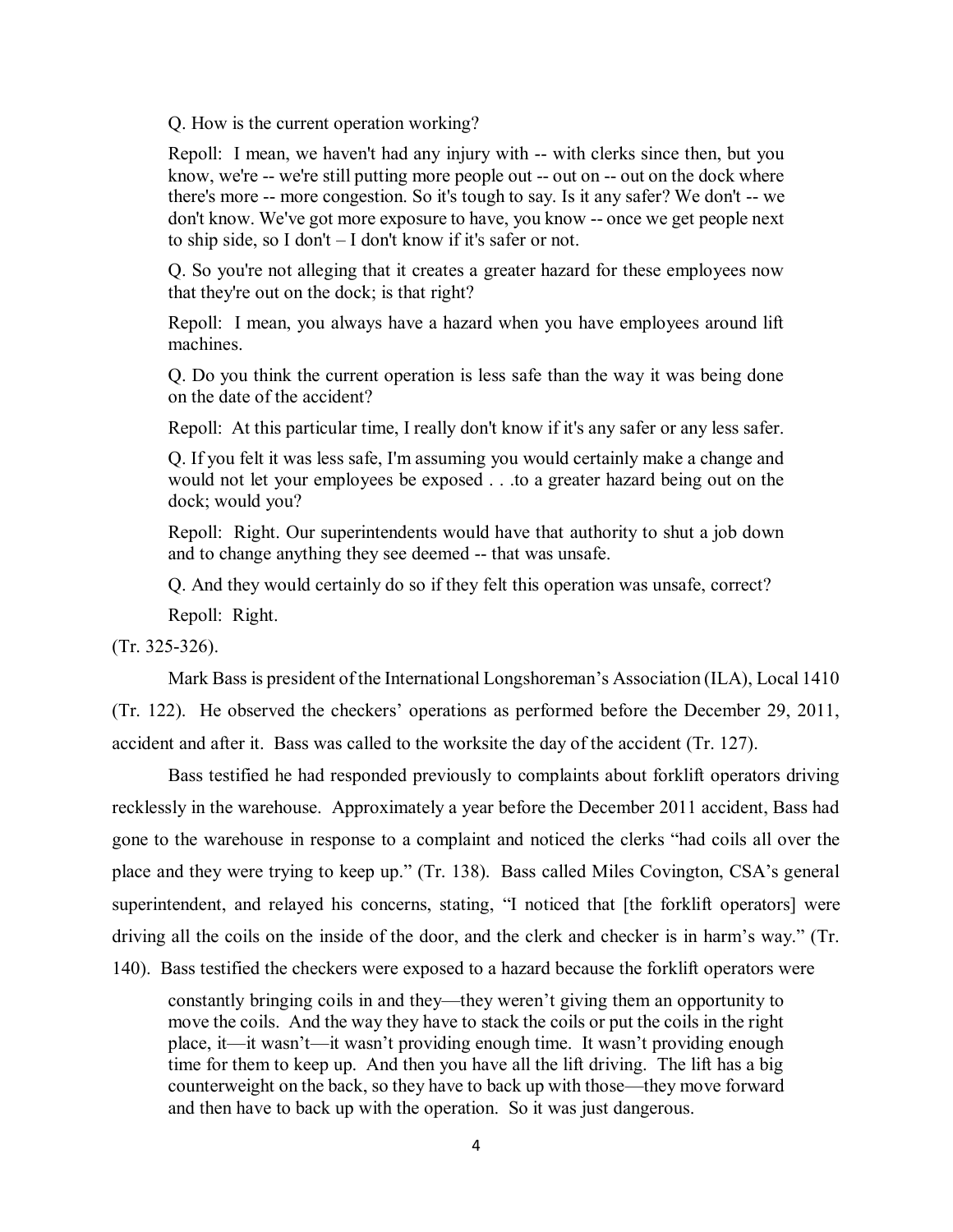$(Tr. 140-141).$ 

 (Tr. 140-141). Bass stated the post-accident operation, requiring forklift operators to wait for a signal from the checker checking the coils on the dock before approaching to transport the coils into the warehouse, is an improvement over the pre-accident operation (Tr. 149). He stated the post- accident operation "is better than what the situation with [the decedent] was. . . because at the end of the day, the clerks are standing over against the warehouse waiting for the discharge. Nobody can move any coils until he does his job—he or she does their job and then comes back out of the way. And then the coil is moved. " (Tr. 162-163). Bass stated that the checkers on the dock were exposed to other vehicular traffic while on the dock (Tr. 167-168).

 Michael Crismon works as a checker for CSA (Tr. 78). Of the witnesses, he was the only one who observed and worked during both the pre-accident and post-accident operations and who was onsite at the time of the December 29, 2011, accident (Tr. 81-82). Crismon stated that at times while working during the pre-accident operation in the warehouse, coils would back up and forklift operators would move into the area in which he was working to drop off or pick up coils (Tr. 84). At times he had "10 or more" coils backed up in his area and more than one forklift accessing his area (Tr. 85-86). Backups of coils were frequent under the pre-accident operation (Tr. 98). On the day of the accident, three forklifts were bringing coils in from the dock and three forklifts were moving the checked coils from the checkers' areas to their designated bays. The number of forklifts in the warehouse at any given time fluctuated. Crismon thought there might have been some over-the-road trucks in the warehouse that day (Tr. 88). He stated it was usual for there to be over-the-road trucks and 18-wheelers operating in the warehouse at the same time the forklifts were operating (Tr. 91). Forklift operators routinely backed into the areas occupied by the checkers to drop off or pick up coils (Tr. 94).

 Although Crismon testified that "there is more traffic [with] the new procedure" on the dock (Tr. 117), he stated the checkers are notified if vehicular traffic comes through (Tr. 96). He stated that under the new operation, "I find that you can stay away from [industrial trucks] better with—you have more eyes on you to let you know what's going on." (Tr. 99). Crismon testified he feels he is safer under the new procedure and that the industrial trucks "can consistently stay away from the checkers that may be out on the dock checking cargo." (Tr. 99-100). When asked if the vehicular traffic is near the checkers, Crismon stated, "Not while we're checking. We're— they're moving—if they are moving, they're moving a little further behind going up. They won't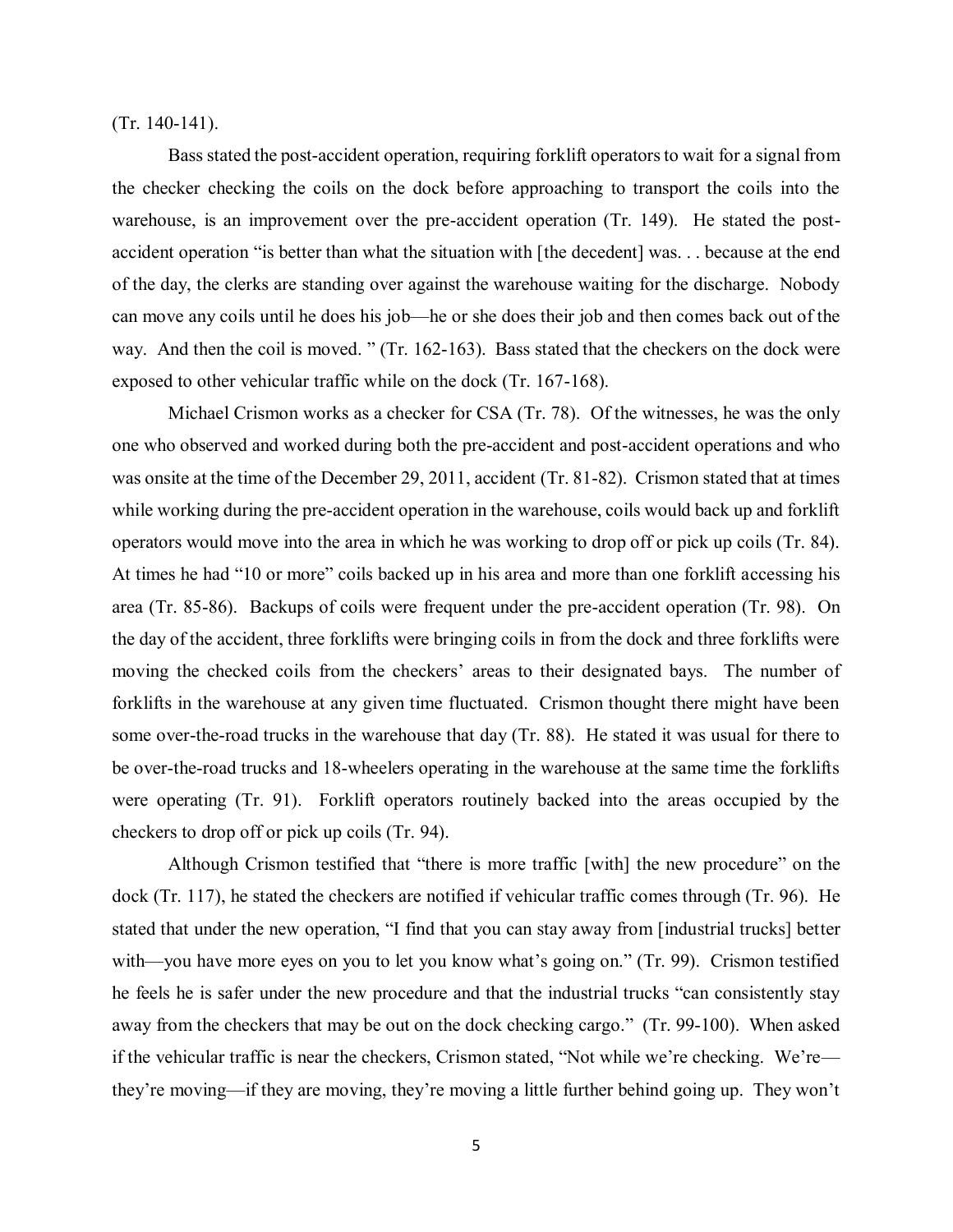be near the coil." (Tr. 118). Crismon responded, "Correct," to the statement, "So, [the industrial trucks are] not coming anywhere near your area while you're checking coils." (Tr. 118).

 Crismon also stated he believes the new procedure is faster and more efficient because "as soon as the coils get dropped onto the dock, instead of having one truck grab it, put it inside, and then another truck grab it, you have them grabbing straight from the dock. So it's not—it's not as much movement. . . They don't have to handle the coil as much." (Tr. 100). After the coils are checked, the checkers signal the forklift operatorsto pick up the coils. Then, Crismon stated, "We move off with the rest of the longshoremen to the side of the doorway in the area where we're working." (Tr. 101).

#### *Testimony of CSA Expert John Faulk*

 John Faulk testified it is not feasible to set up a separate 'safe area' where employees could check coils free from forklift struck-by hazards because "[y]ou couldn't conduct cargo handling operations unless you had people on the ground and you had machines in the immediate area." (Tr. 462). It is clear from the record, however, that, while the area where employees now check the coils is not geographically separate from the area where the forklifts pick up the coils (the coils are in the same location for both activities), the checkers and forklifts are temporally separated under the new procedure. All three witnesses who actually observed and worked with the new procedure testified without contradiction that the checkers check the coils, signal to the forklift operators, and then retreat from the area where the coils are located until after the forklifts pick up the coils and transport them to the warehouse. The checkers and the forklifts do not occupy the same area at the same time; in this way the checkers and forklifts are separated.

 Faulk continually mischaracterized the pre-accident operation as it occurred in the warehouse. Despite the testimony of Bass and Crismon, who stated that coils frequently backed up in the checkers' areas, Faulk described the warehouse procedure in idealized terms. "This clerk with nothing around him checks the coil for damage and marks it, then signals for the lift truck operator inside the warehouse to drive up and pick up the coil and store it in the warehouse . . . You have one machine feeding him, one machine taking it, storing it, using an open clear area." (Tr. 466-467). "He's in an open area, in an open aisle with just one machine working this way and one that way." (Tr. 494). "It was in a much open area inside the door of the warehouse in at least a 20-foot aisle-way. And the warehouse lift machine wouldn't come get the coil till he was finished checking it and then store it. The -- the lift machine from the ship would bring it, set it down, back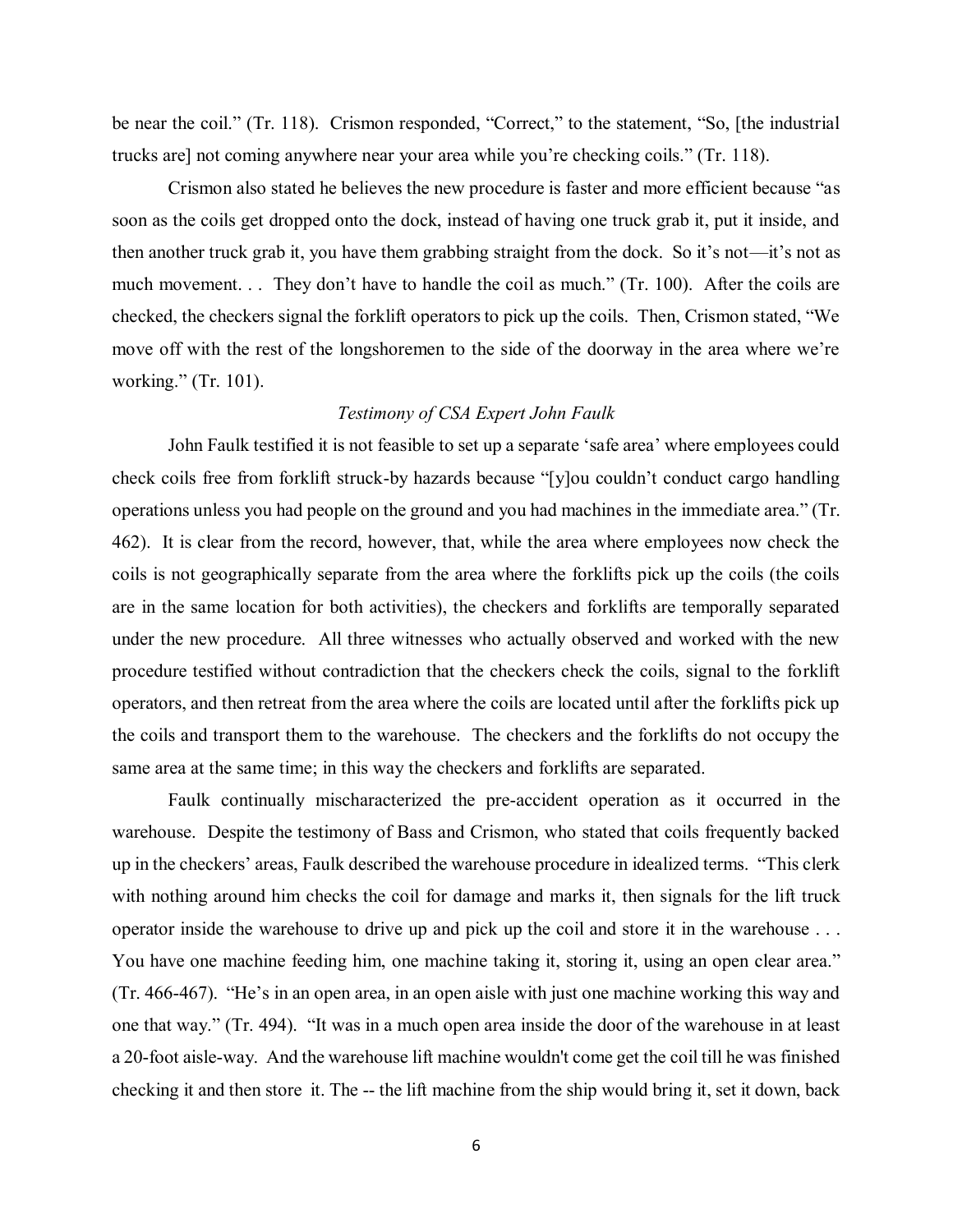away. The clerk wasn't even on that side. He -- he would check it, then signal. So he was in an open safe location – much safer than where he is now, believe me." (Tr. 498). The

 Secretary's counsel questioned Faulk about his seeming certainty regarding an operation he never personally witnessed and which runs counter to the testimony of the witnesses who had witnessed it:

 Q. Mr. Faulk, where are you getting this information regarding how the operation was done? What are you basing that on?

Faulk: I'm basing it on the documents that I read in the OSHA citation.

Q. And you're also inc –

 Faulk: In my experience seeing this operation being conducted both ways for 43 years during my career.

Q. Mr. Faulk, were you onsite on the day that this accident occurred?

Faulk: No. I wasn't onsite. No.

Q. Had you observed yourself what the operation was like?

Faulk: I've seen that type of operation hundreds of times.

 Q. Were you onsite at the Respondent's location? Did you observe the way the operation was done on the date of the accident?

Faulk: No. I wasn't there the day of the accident.

(Tr. 498-499).

 Faulk: If he's inside the shed, there's no lift machines by him while he's bending down checking. One's already put the coil down, went back to get another one. And the other one's not going to come get the coil till he signals him.

 Q. So you're talking about hypothetically that's the way it was done in the warehouse?

 Faulk: No. That's the way it was done. I've seen it done hundreds of times like that.

Q. Do you know that that's the way it was done on the day of the accident?

 Faulk: It's the way it's typically done in ports throughout the United States and done throughout the world in ports that way. It's been done like that for decades safely. It's a simple operation.

(Tr. 502-503).

 When confronted with the testimony of the eyewitnesses that established the coils backed up (as many as ten deep) and forklifts accessed the checkers' areas while the checkers were working, Faulk doubled down on his interpretation of the procedure he never personally observed: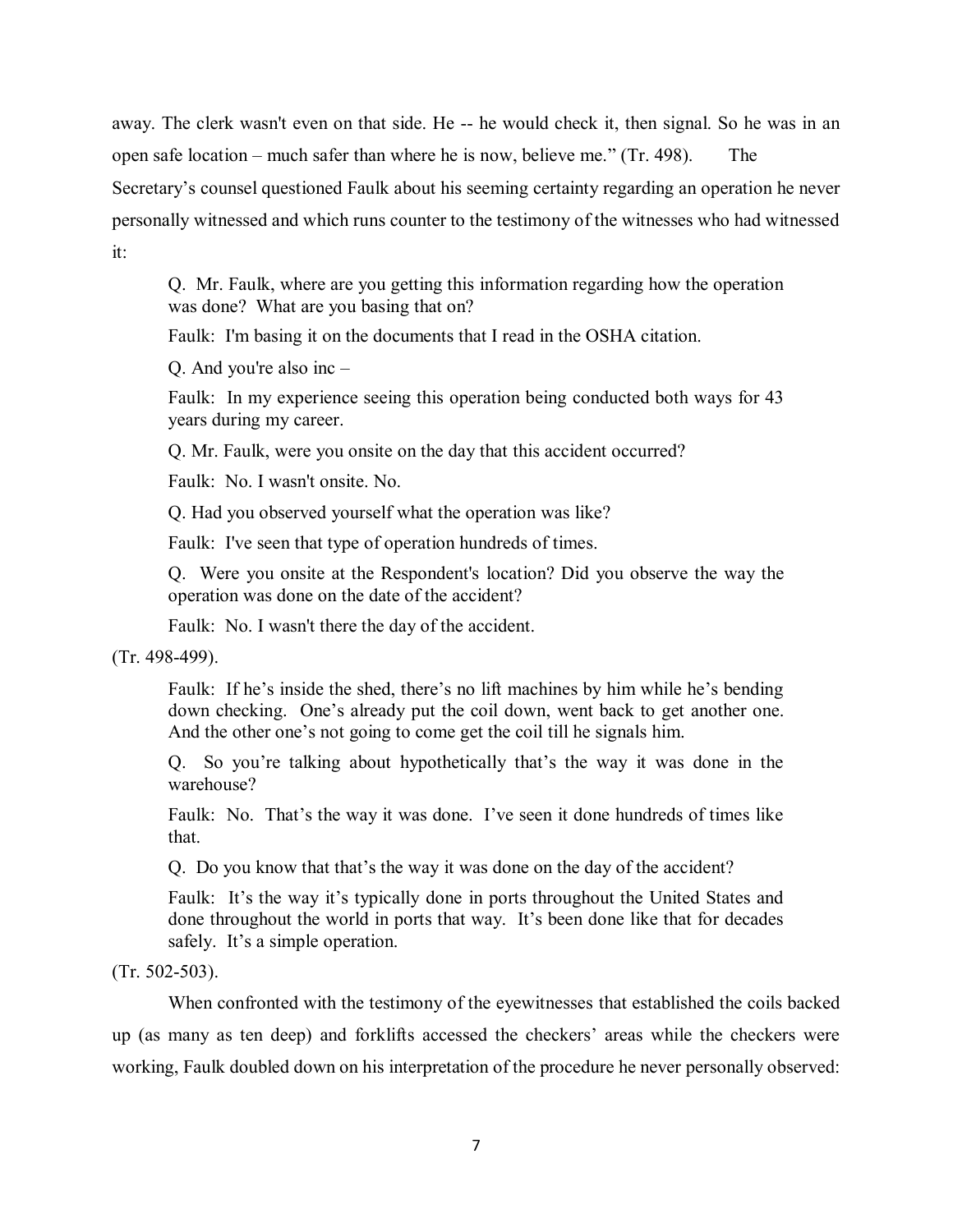Well, it depends on how fast one machine could stack them and one can deliver. But if – even if there's three coils, and in his area there might have been. But the way I understand, it was one coil in this area. Maybe in his it was backed up. Maybe he was -- maybe he had damage on a coil. It took him longer to -- to check it. In the meantime, the machine from the ship brought another coil, so they may stack up. But he's checking one coil at a time. But still the warehouse forklift operator doesn't come and get the coil until he signals him to come get it. So he's aware of the two machines.

#### $(Tr. 495-496)$ .

(Tr. 495-496). When asked about the current checking procedure performed on the dock (which Faulk

"reluctantly" agreed CSA has implemented), Faulk again rejected the eyewitness testimony of

Repoll, Bass, and Crismon and substituted his own version of reality:

 Q. So they currently -- the way it's being done is that the coils are dropped on dockside, the checkers check it, they move out of the way, and then the forklift comes to get the coil. Do you agree with that? Do you understand that?

 Faulk: Well, you say "move out of the way." There might be four or five coils there where he's checking one of the other, so "moving out of the way" is just something that doesn't happen. He -- he might have four coils discharged at one time. He's checking one at a time now. So he's not going to be -- there's no safe place under the hook or under the crane or the whip we call it. If a sling should break and there's four coils coming out, they're not going to fall straight down. They're going to scatter. So you have -- you have now three people. The hook-on men are always in danger of being struck by falling cargo. Now you have three people that's in danger of being struck by falling cargo should something fail. Not only that, you have an additional person exposed to numerous vehicles passing up and down a narrow warehouse apron where before you didn't have that.

(Tr. 497-498).

 Having reconsidered Faulk's testimony, the undersigned finds, again, that it is unreliable and deserving of little weight. Faulk manifested a stubborn refusal to acknowledge the actual pre- accident and post-accident operations as established by eyewitnesses and instead engaged in speculation about hypothetical operations that were unlike either of the ones attested to by the witnesses who worked on the site in question. The testimony of Repoll, Bass, and Crismon regarding the pre-accident and post-accident operations of the checkers is credited over that of Faulk.

# *Purported Adverse Consequences:*

## *Checkers Still Exposed to "Immediate Area" Where Forklifts Operate*

 Based on the testimony of Repoll, Bass, and Crismon, the undersigned finds CSA's checkers are not exposed to the "immediate area" where forklifts operate. All three eyewitnesses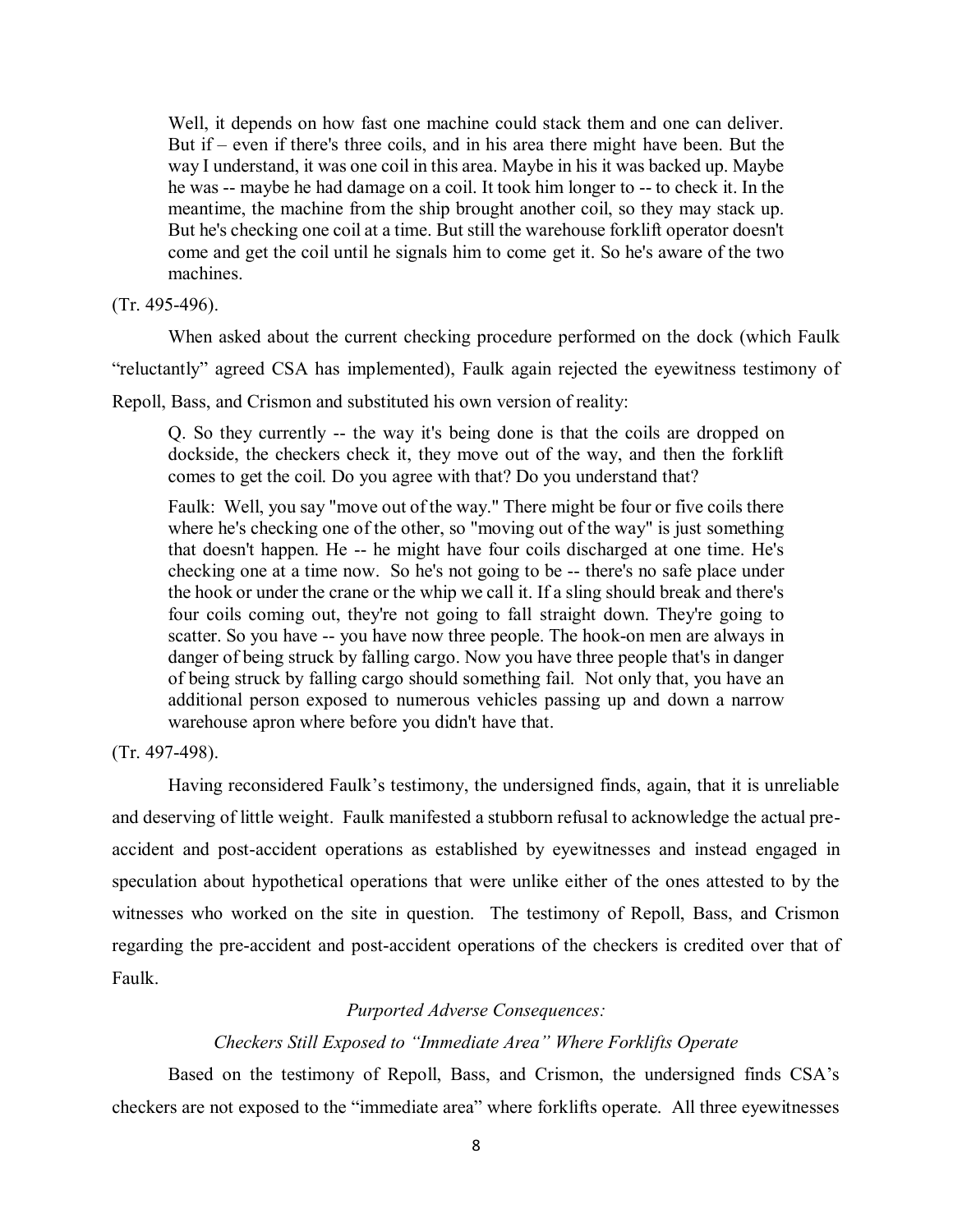stated the checkers approach the coils after they have been set down by crane on the dock, check the coils, signal to the forklift operators to commence pickup, and then retreat from the area while the forklifts are retrieving the coils. Except for Faulk, who did not observe the operation, no one disputed that the new procedure successfully separates the checkers from the forklifts, thereby materially reducing struck-by hazards. materially reducing struck-by hazards.<br>In addition to separating the checkers from the forklifts during the time the forklifts are

 retrieving the coils, CSA's new procedure reduces by half the number of forklifts operating during the checking operation. It is undisputed that under the old system, drivers were operating six forklifts every time the checkers were checking the coils. If the coils were backed up, a checker could experience more than one forklift entering his or her area, both delivering coils and retrieving checked coils. Under the new procedure, forklifts no longer deliver the coils. Three forklifts are used to retrieve the coils once they are checked (and once the checkers retreat from the area). The reduction in struck-by hazards can be quantifiably measured: the number of forklifts involved during the checking operation is reduced from six to three. A reasonable person would concede that a reduction by one-half is, objectively speaking, a material reduction.

# *Checkers Exposed to Additional Hazard of Increased Traffic*

 CSA's main argument for disputing the feasibility of separating the checkers from the forklifts is that it introduces the employees to new hazards. The record does not support this argument. CSA contends the checkers are exposed to more vehicular traffic under the new procedure. While the record establishes there is more vehicular traffic on the dock than in the warehouse, it does not establish the employees are exposed to more struck-hazards while on the dock.

 Repoll, Bass, and Crismon stated there was more traffic on the dock than in the warehouse (Tr. 117, 167-168, 329). None of them, however, testified that the increased vehicular traffic created more struck-by hazards. Crismon, the only witness who worked as a checker, stated that he felt safer under the new procedure and that the traffic on the port is not near the landed coils (Tr. 99-100). Repoll is CSA's regional director of loss control. As such, he is a representative of CSA's upper management and the employee witness most likely to further the defense of his employer by asserting the increased traffic creates a greater hazard. Yet when the question was put to him, he stated only that it is hazardous for employees to work around forklifts, which is the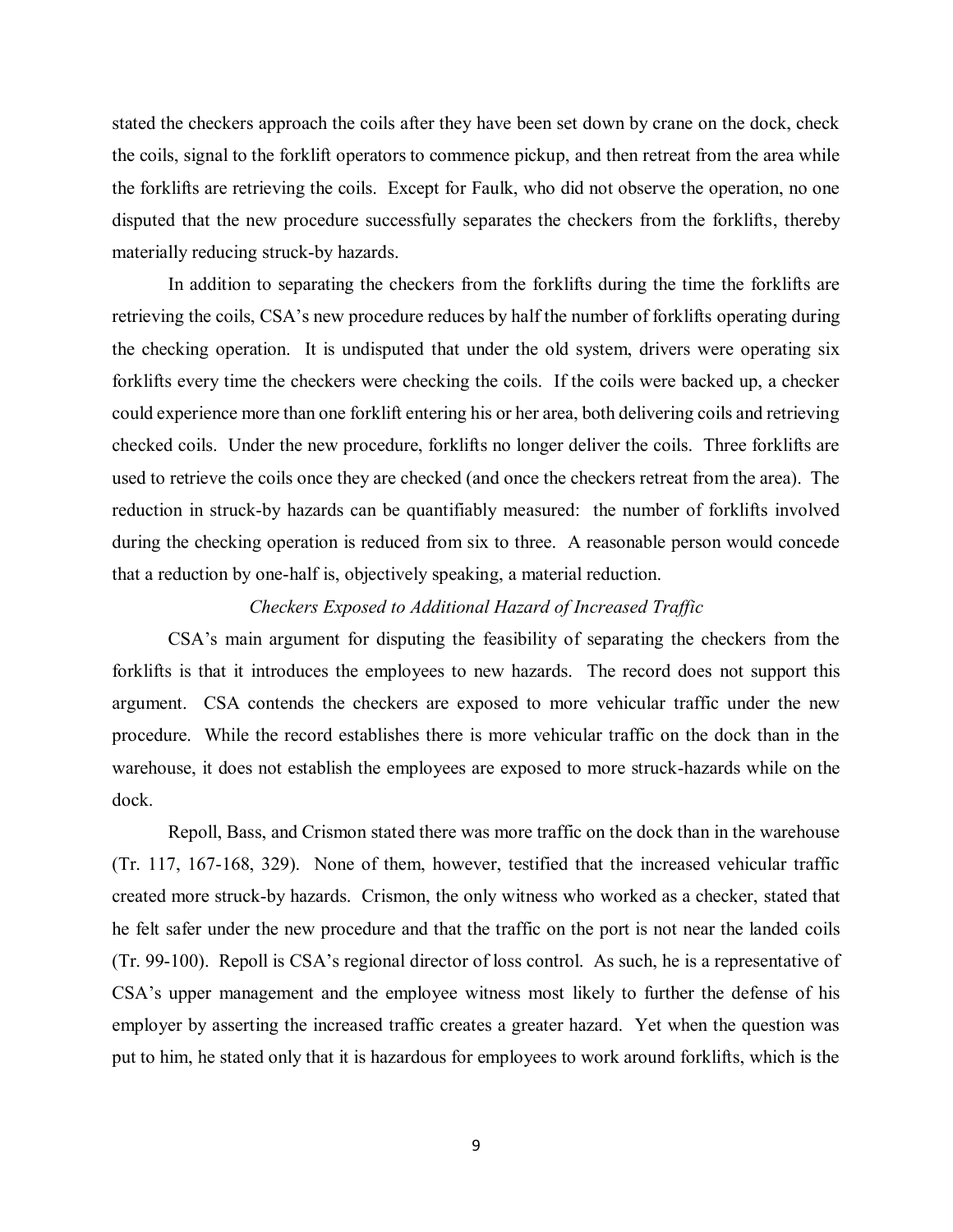same hazard that existed in the warehouse under the previous procedure. He declined to state that the new procedure is more dangerous than the previous procedure:

 Q. So you're not alleging that it creates a greater hazard for these employees now that they're out on the dock; is that right?

 Repoll: I mean, you always have a hazard when you have employees around lift machines.

 Q. Do you think the current operation is less safe than the way it was being done on the date of the accident?

 Repoll: At this particular time, I really don't know if it's any safer or any less safer. (Tr. 325).

 CSA's regional director of loss control, who has personal knowledge of the pre-accident and the post-accident procedures, refused to state that the new procedure is more hazardous when directly asked about it. CSA provided no empirical evidence showing how close to the coil checking area the vehicular traffic normally ran. CSA adduced no evidence quantifying either the amount of vehicular traffic or the distance between the traffic and the coil landing area. In its Remand Order, the Commission directs the judge to consider Faulk's testimony with regard to alleged adverse consequences caused by implementing the abatement method

 along with other evidences indicating that the proposed abatement method fails to materially reduce the cited hazard and in fact, introduces other hazards to which the checkers are exposed. *See also Kokosing*, 17 BNA OSHC at 1875 n.19, 1995-1997 CCH OSHD at p. 43,727 n.19 3 (Secretary has the burden of rebutting evidence that abatement method presented a greater hazard); *Western Mass. Electric Co*., 9 BNA OSHC 1940, 1945 n.11, 1981 CCH OSHD ¶ 25,470, p. 31,766 n.11 (No. 76- 1174, 1981) (referring to principle articulated in *Royal Logging Co*. that there is no greater hazard defense per se in case arising under section 5(a)(1), i.e., "evidence which would be relevant to the affirmative defense of 'greater hazard' under §  $5(a)(2)$  is properly treated as rebuttal evidence to the Secretary's case [for a  $\S$  $5(a)(1)$  violation].").

(*Id.,* pp. 3-4).

 The undersigned discussed the consideration of Faulk's testimony and the reasons for finding it unreliable above. The undersigned now finds, with regard to CSA's assertion that the abatement method it is currently using presents a greater hazard to its checkers due to increased vehicular traffic, that CSA's assertion is unsupported by the record. To the extent CSA has put forth a case that the increased vehicular traffic creates a greater hazard, the Secretary successfully rebutted that case. None of the three witnesses who had personal knowledge of both procedures, including CSA's regional director for loss control, testified that the increased vehicular traffic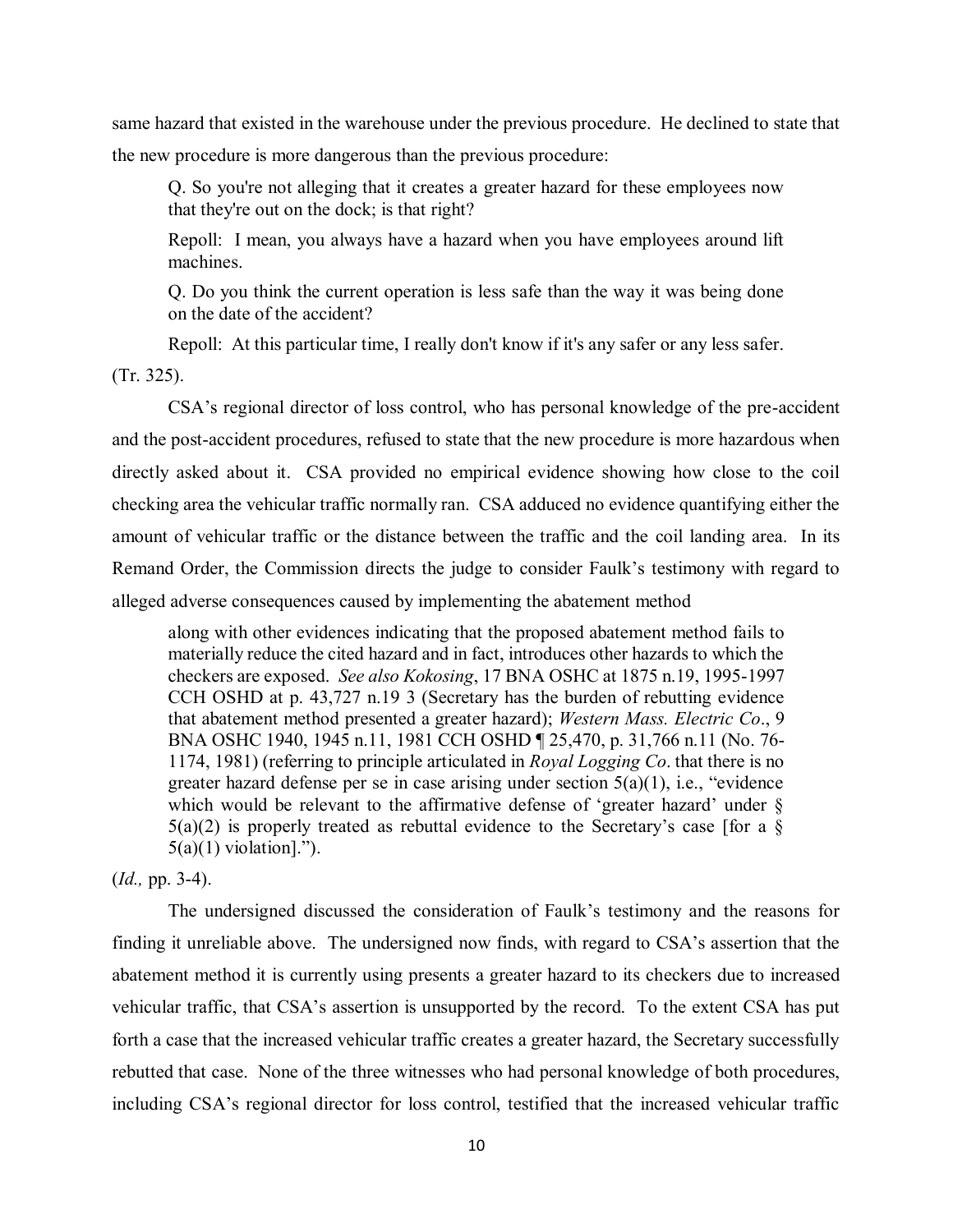increased struck-by hazards to the clerks. No evidence was adduced to show the distance between the vehicular traffic and the area where the checkers check the coils. The only checker who testified stated vehicles "stay away from the checkers that may be out on the dock checking cargo" (Tr. 100) and "won't be near the coils." (Tr. 118).

#### *Checkers Exposed to Additional Hazard of Overhead Crane Loads*

 Faulk, who did not observe either the pre-accident or post-accident operations of CSA's checkers, stated the checkers were exposed to struck-by hazards from overhead crane loads.

 [Y]ou've got loads being swung out over the hull over these, this area being lowered. You're exposing him now to being struck by cargo that could possible fall from a suspended load. There's no place to give—you have two other men out there already-longshoremen that's hooking up and unhooking cargo. There's no safe place for these people to stand. He was safer in this open area where he had one machine feeding him and one taking it away.

(Tr. 468).

 As discussed above, Faulk is again ignoring the new checking procedure as it is actually performed and is substituting his own version of reality. The undisputed testimony of the eyewitnesses establishes the checkers were not exposed to struck-by hazards from overhead crane loads when the cranes were in operation. Bass testified that he complained to CSA when he first observed a coil operation occurring near a steel plate operation (Tr. 163). CSA changed its operation so that it does not occur at the same time as the steel plate operation (Tr. 165). Now when loads are "discharging, [the checkers] can't go out there to check the coils. They have to wait till whatever commodity is landing and then they go out." (Tr. 167).

 Crismon likewise testified the checkers are not exposed to struck-by hazards from overhead crane loads. He stated that the checkers do not approach the coils until they have been landed on the dock and "I don't go up until after the crane already started moving away." (Tr. 116).

 As with the increased vehicular traffic allegation, CSA bases its case on the unsupported assertion of its expert witness, who never observed the operation at issue and who ignored the undisputed testimony of the eyewitnesses. The Secretary successfully rebutted CSA's assertion by adducing testimony from witnesses who have observed the operation at issue and who stated that checkers are not in the coil checking area while cranes are in operation, and thus they are not exposed to struck-by hazards from overhead crane loads.

#### *Conclusion*